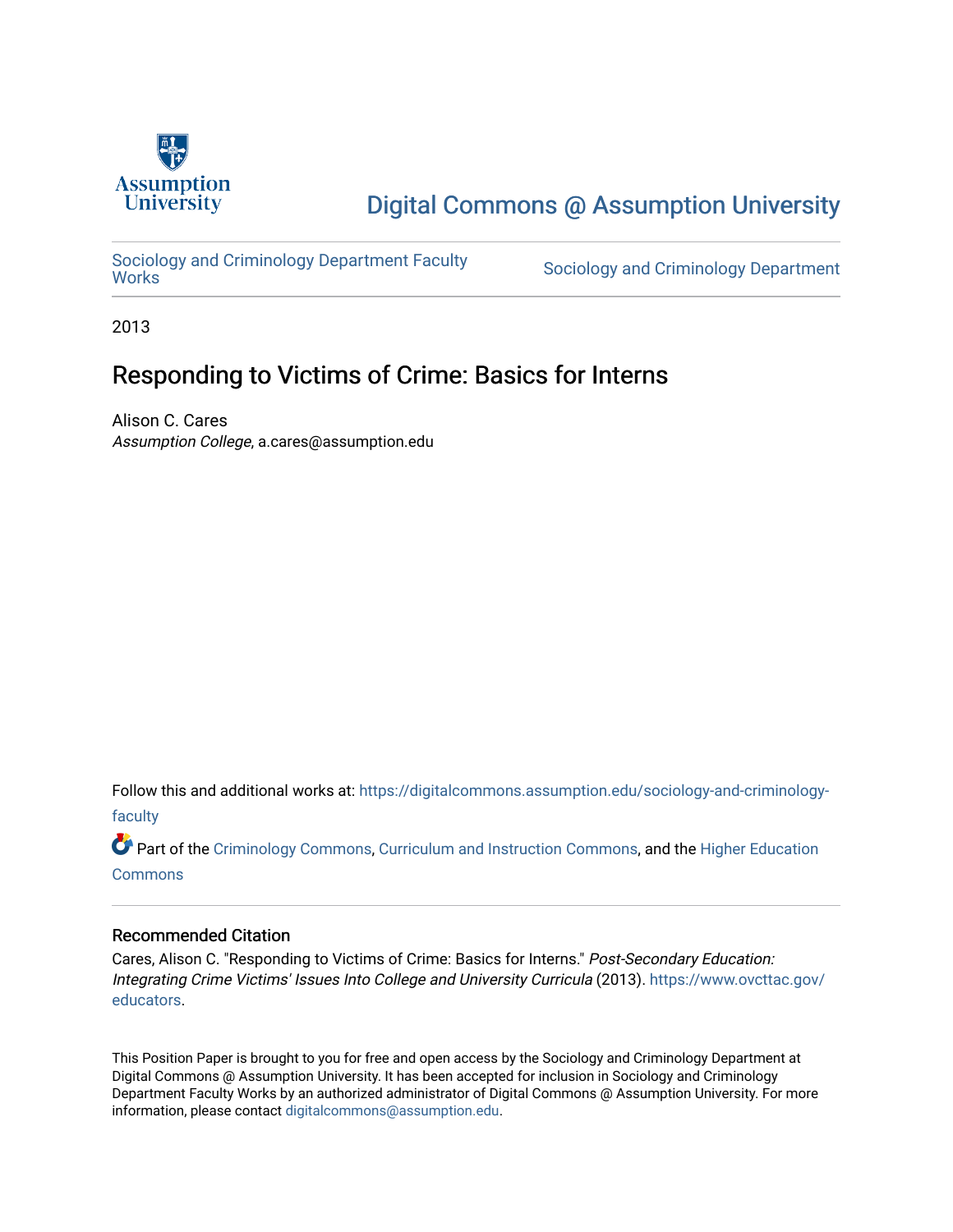# **Responding to Victims of Crime: Basics for Interns**

#### **By Alison C. Cares. Ph.D., Assumption College**

These materials were developed under a cooperative agreement with The U.S. Department of Justice, Office for Victims of Crime (OVC). OVC funded The University of Massachusetts Lowell, Department of Criminal Justice and Criminology, along with partners from the University of Massachusetts Boston, University of Massachusetts Dartmouth, and University of Massachusetts Medical School to develop innovative, multidisciplinary education models that address victimization issues and responses to crime victims.

## **Purpose**

This curriculum kit provides college students an introduction to basic skills for interacting with victims of crime in an internship or field placement setting.

# **Learning Objectives**

After completing this curriculum kit, students should be able to:

- Outline the basics of crisis intervention.
- Plan a response to victims of crime that is appropriate to their role as an intern.
- Model effective communication.
- Identify how and when they may encounter victims of crime in their internship.
- List possible impacts of and reactions to victimization for individuals.

# **Time Required**

Completion of the PowerPoint presentation and included discussions and activities are designed for a 2½-hour hour class meeting. The PowerPoint is also designed so that it can be presented over two shorter class periods – the first focused on the impact of victimization and the second focused on appropriate responses to victims in an internship setting.

# **Required Materials**

- Equipment needed to use PowerPoint as an instructional tool.
- Equipment needed to view *Victim Impact: Listen and Learn* victim statements, which are available on DVD, online or via download (ovcttac.org)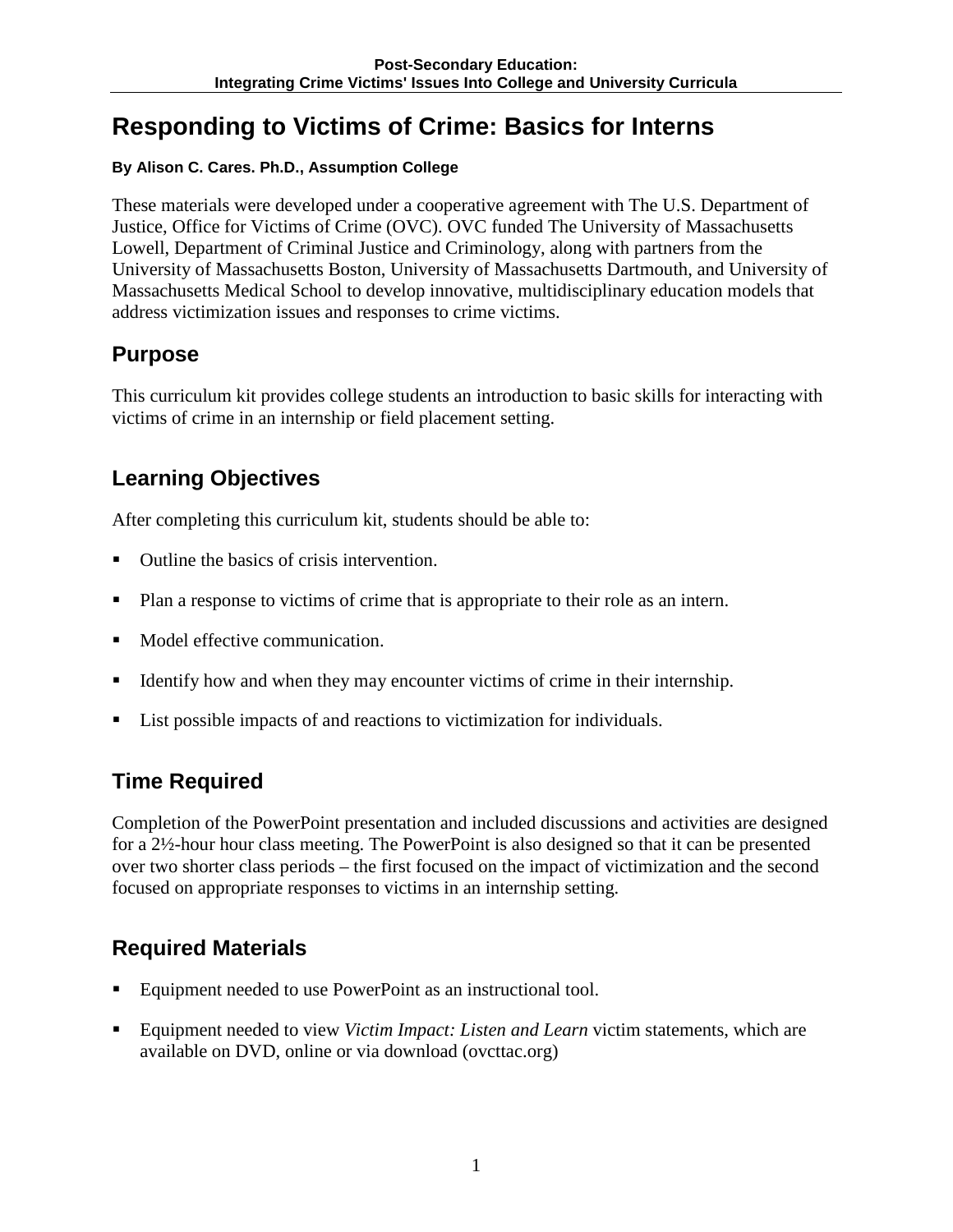Blackboard, whiteboard, tear sheets, or other method of recording class brainstorming activities

# **Suggested Courses**

Although this curriculum kit was originally designed for use in the classroom portion of a criminal justice internships course, the kit and its components can be easily adapted to internships courses in other disciplines (such as Psychology, Sociology, Social Work, and Political Science, among others).

## **Directory of Materials**

- 1. Faculty Materials
	- a. *Responding to Victims of Crime: Basics for Interns* Faculty Guide
	- b. *Responding to Victims of Crime: Basics for Interns* PowerPoint presentation
	- c. Exercises
		- Assignment 1: Encountering Victims of Crime in Internships and Field Placements
		- **Assignment 2: Building Empathy Writing Assignment**

#### 2. Student Materials

- a. Reading: Victim Impact Statement
- b. National Resources for Crime Victims Handout

This curriculum kit was created as a part of the National-Scope Demonstration Project to Integrate Crime Victims' Issues into University and College Curricula. The project is funded by a grant from the Office for Victims of Crime (OVC, a component of the Office of Justice Programs within the U.S. Department of Justice) to achieve the project goals of increasing the numbers of students exposed to information about crime victims and interested in working with crime victims, and thereby improve the future provision of services to crime victims.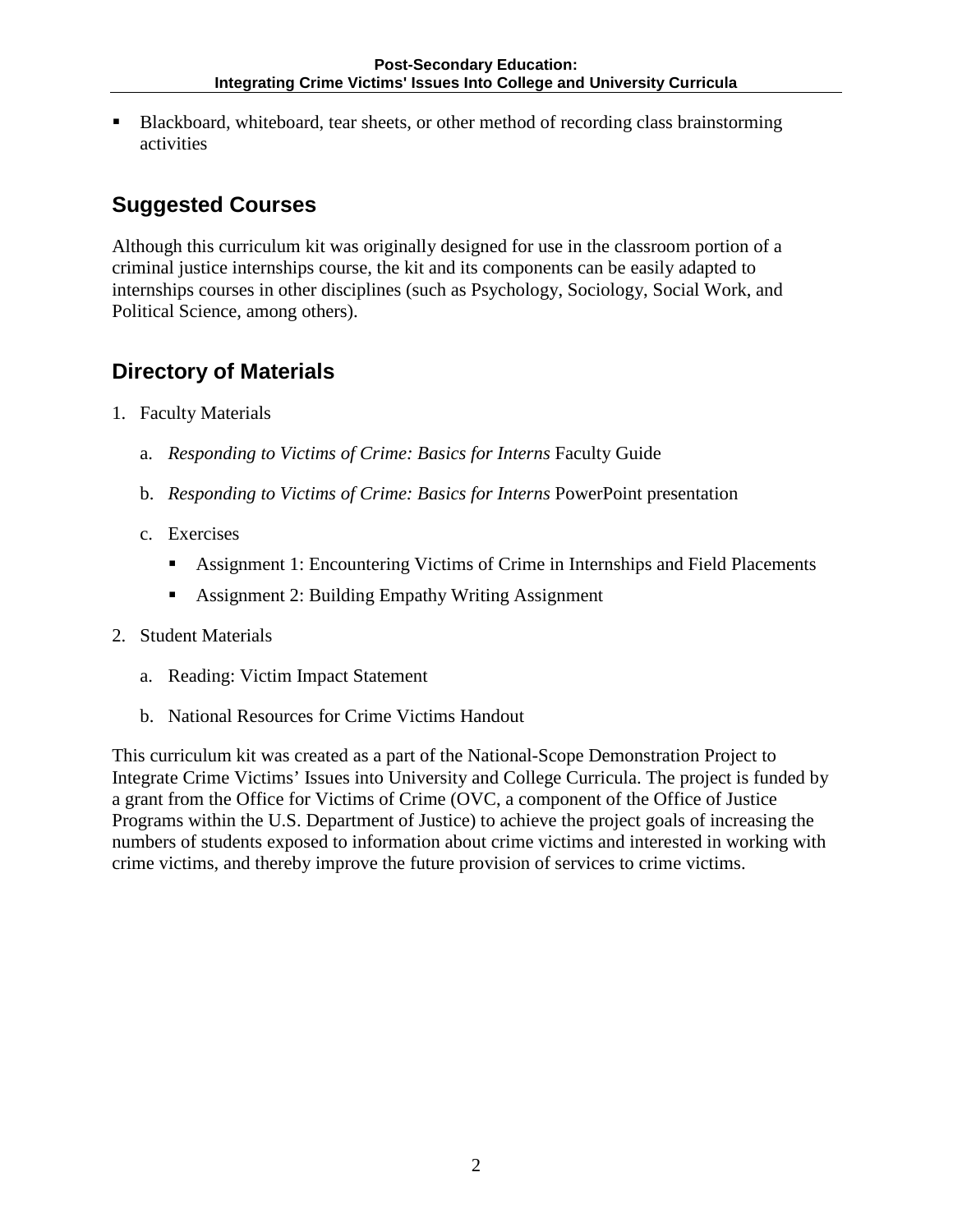## **Introduction and a Note to Faculty**

The goal of this curriculum is to provide college level interns with a basic understanding of the impact of victimization and a set of skills to interact appropriately with victims of crime they may encounter during their internship. The title *Responding to Victims of Crime: Basics for Interns* underscores that this provides a foundation of understanding how to interact with crime victims, but is not a clinical training (i.e., they are not crisis counselors after having completed this curriculum) and does not replace any training received at their internship host site.

The program is split into three major parts:

- Exploration of where victims of crime may be encountered in the criminal justice system (faculty may substitute material from any relevant system, such as child welfare or human resources, in this section).
- Information on potential consequences of victimization for individuals.
- Basics of crisis intervention and effective communication.

Your primary intent as faculty is to convince students of the need for competent and sensitive treatment of crime victims and provide them with the initial concepts needed for that treatment.

The statistics that are included in these resources were current when the material was developed; however, statistics can become quickly out-of-date. As you prepare to deliver a curriculum kit, be sure to review the material beforehand and include the most recent crime statistics.

There are two studies from the U.S. Department of Justice that measure the scope, magnitude, and impact of crime in the United States:

- The FBI Uniform Crime Report (UCR)(www.fbi.gov/about-us/cjis/ucr/ucr)
- Bureau of Justice Statistics' National Crime Victimization Survey (NCVS) [\(http://bjs.ojp.usdoj.gov/index.cfm?ty=dcdetail&iid=245\)](http://bjs.ojp.usdoj.gov/index.cfm?ty=dcdetail&iid=245)

A third source for crime statistics is:

National Crime Victims' Rights Week Resource Guide [\(http://ovc.ncjrs.gov/ncvrw\)](http://ovc.ncjrs.gov/ncvrw).

The most recent national statistics lag several years behind the calendar year. For example, in 2013, the latest official national statistics are those collected in 2011, which were published in 2012. This lag results from the amount of time and the number of resources required to collect, analyze, and publish information from nationwide reports and interviews about crime and victimization.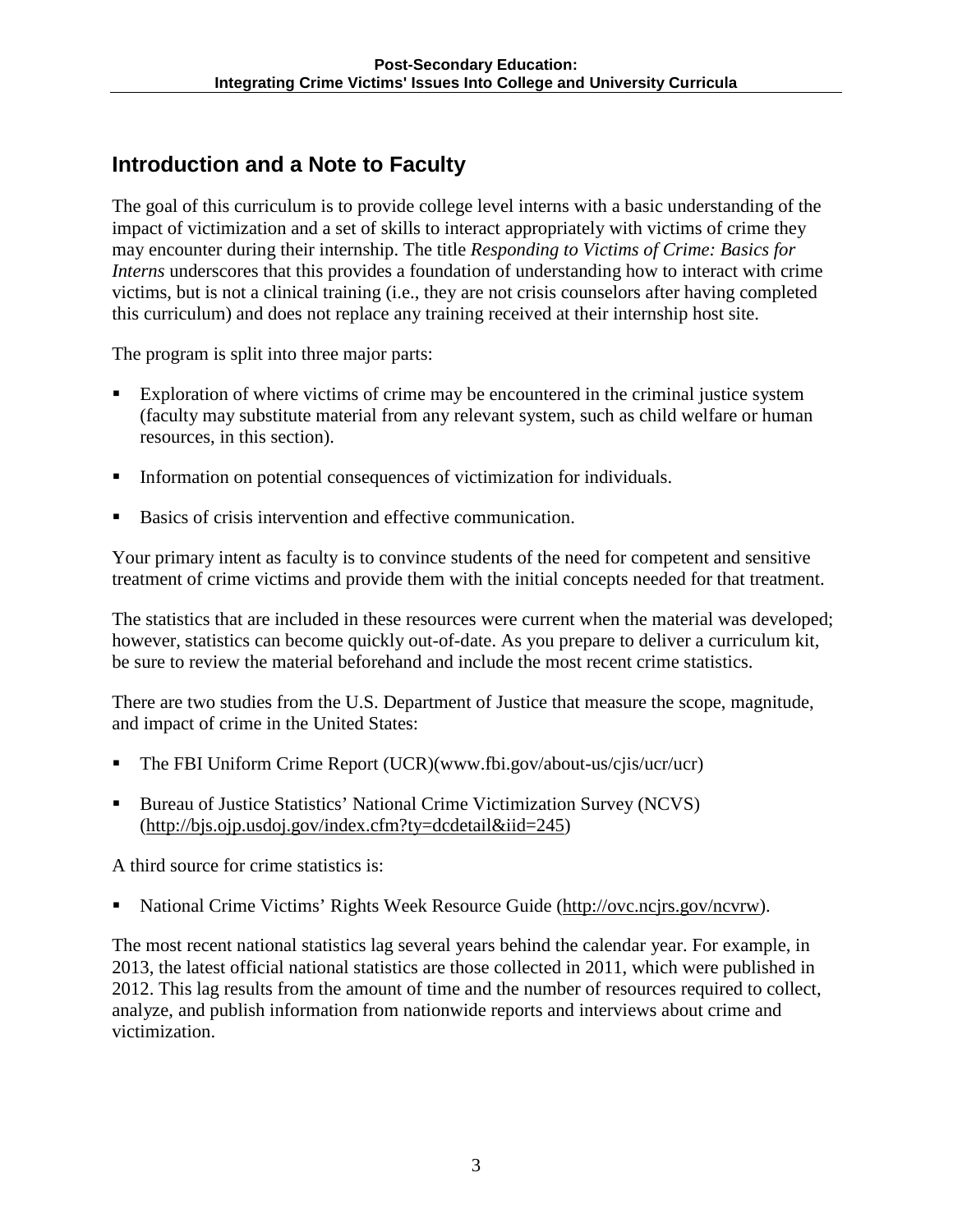#### **Some Notes About the Curriculum**

- The curriculum is designed to be flexible so that faculty can adapt and modify the materials to meet the class' needs and their own style.
- The curriculum is designed to be 2 hours and 30 minutes in length the typical class time for a once a week 3 credit class. The curriculum can be split up into different sections to be presented in shorter class periods and the length can also be adjusted by omitting or expanding the included exercises and discussions.
- There are a number of spots in the curriculum that allow for class participation and discussion. Aside from these, the curriculum is primarily didactic in nature.
- If faculty would like to provide students with more hands-on skills in the basics of crisis intervention, they may add role-play exercises at the end of the curriculum. If faculty does not have experience with crisis intervention, using a guest speaker with crisis intervention or clinical skills is suggested.

While this curriculum will run more smoothly if students are participating, this is not the type of curriculum where it is suggested to randomly call on students. This can be a difficult topic for many; there may be very justifiable reasons for their decision to remain quiet. For more guidance on teaching about victimization, please refer to the *Teaching About Criminal Victimization: Guidelines for Faculty,* located in the Faculty Involvement section.

- This can be a difficult topic for many students. As such, it is important to make yourself available after class to answer question or provide support for students.
- The following is the best practice for implementing this curriculum:
	- Read this Faculty Guide thoroughly prior to implementing the curriculum.
	- Use the Faculty Guide to help you write your personal notes as you walk through the curriculum.
	- Practice several times with mock participants.
	- Try to avoid reading directly from the guide whenever possible.
	- To prepare for possible sharing of victimization experiences by students, review the *Teaching About Criminal Victimization: Guidelines for Faculty*, and prepare a list of referral resources on your campus and in the local community.
	- Encourage students to take notes so they can refer back to these when practicing on their own how to respond to a victim of crime.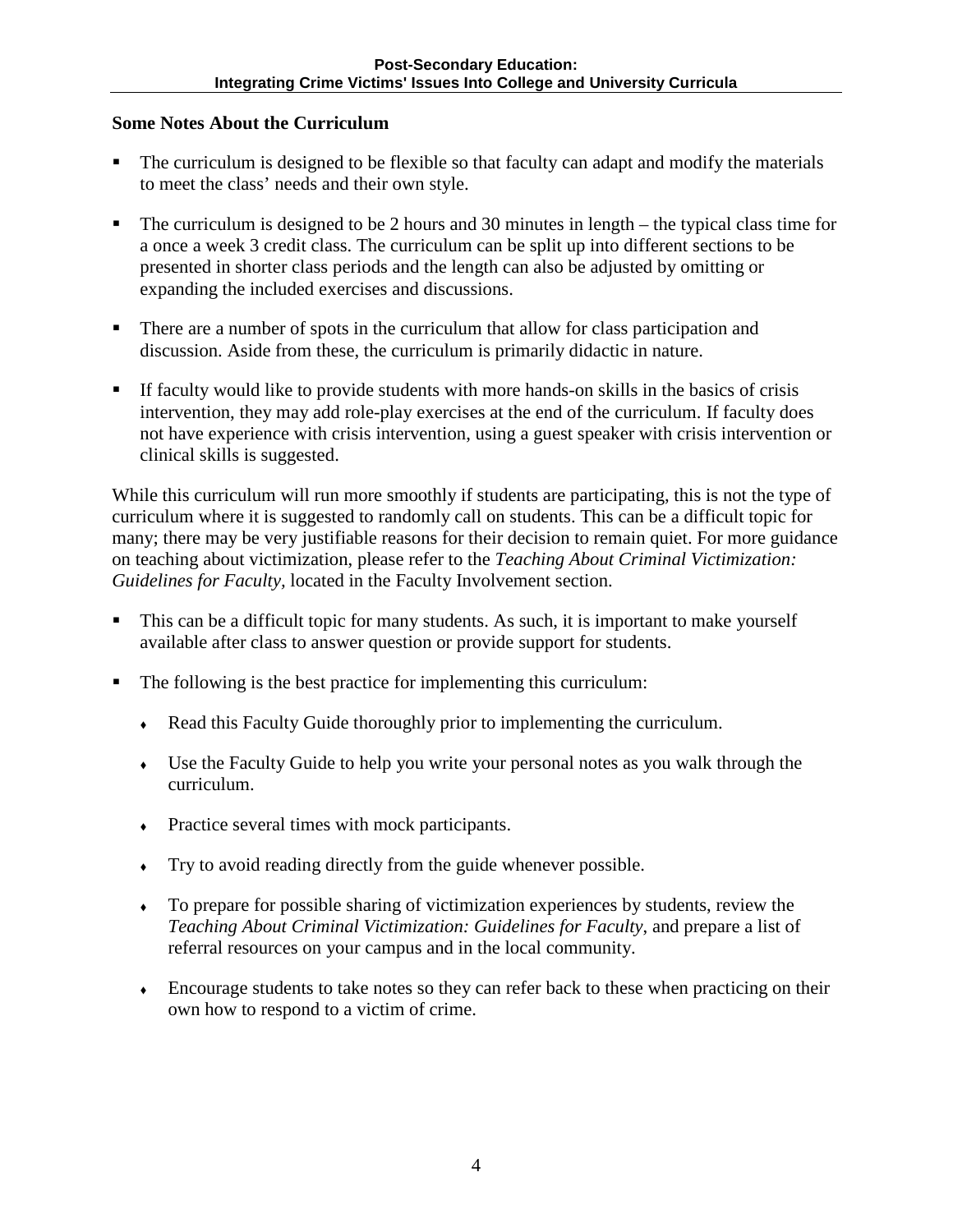#### **Some Notes About the Faculty Guide**

This guide is intended to take you through the PowerPoint presentation that contains the core curriculum for *Responding to Victims of Crime: Basics for Interns*. The guide is set up to take you through slide by slide, explaining the goals of each slide and the best practices for facilitating each slide. As mentioned earlier, much of this curriculum is didactic. As such, many of slides speak for themselves. In these cases, it will be made clear that simply reading the slide and teaching its core ideas will be sufficient.

## **PowerPoint Presentation/Class Lecture**

**Slide 1.** 

Introduce the curriculum kit.

**Slide 2.** 

The project is designed to:

- Broaden college and university students' awareness of crime victims' issues and knowledge of appropriate responses;
- Increase the number and diversity of students exposed to and educated in crime victims' issues;
- Give victim issues a new level of prominence in university and college curricula.

### *Note to Faculty:*

Faculty should be aware of the appropriate professional resources for students who are victims of crime. In preparation for this lecture, faculty may find it helpful to develop a short list of campus and local community resources that can be used to refer students to, as well as including some national resources.

Modify the resources on the next two slides and provide appropriate contact information for your campus. It is helpful to have these resources available to share with students who come to the office, as well as available for students to access without talking to faculty, such as including them in the syllabus and online via course and faculty Web pages. National resources are included on the National Resources for Crime Victims. Have enough copies to hand out to each student.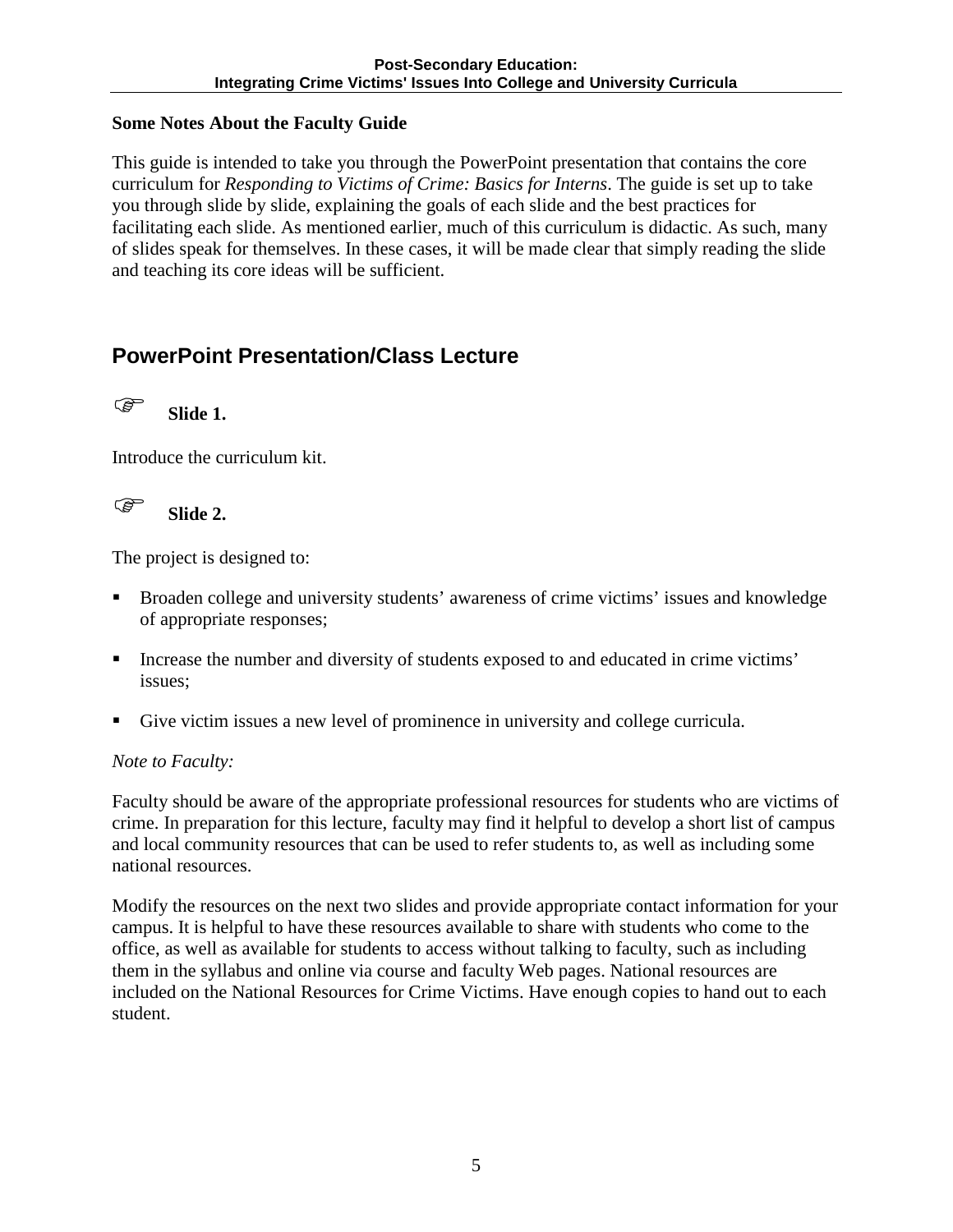#### **Student Resources**



Campus resources to list typically include:

- Counseling.
- Health services
- College chaplain/faith community.
- Dean of students.
- Women's center.
- Campus police.

**Slide 4.** 

Local community resources to list typically include:

- Rape crisis center.
- Domestic violence shelter agency.
- **Local or county victim-witness office (often a part of the prosecutor's office).**



### **National Resources Information**

A list of national resources for victims of crime appears at the end of this curriculum kit. Faculty should provide each student with this list; it is included in the Student Materials of this curriculum kit.

# **Slide 6.**

Speak briefly about the goals of the curriculum and what you will be covering.

- *Who and What:* Role as an Intern
- *When and Where:* Encountering Victims of Crime
- *Why:* Impact of Victimization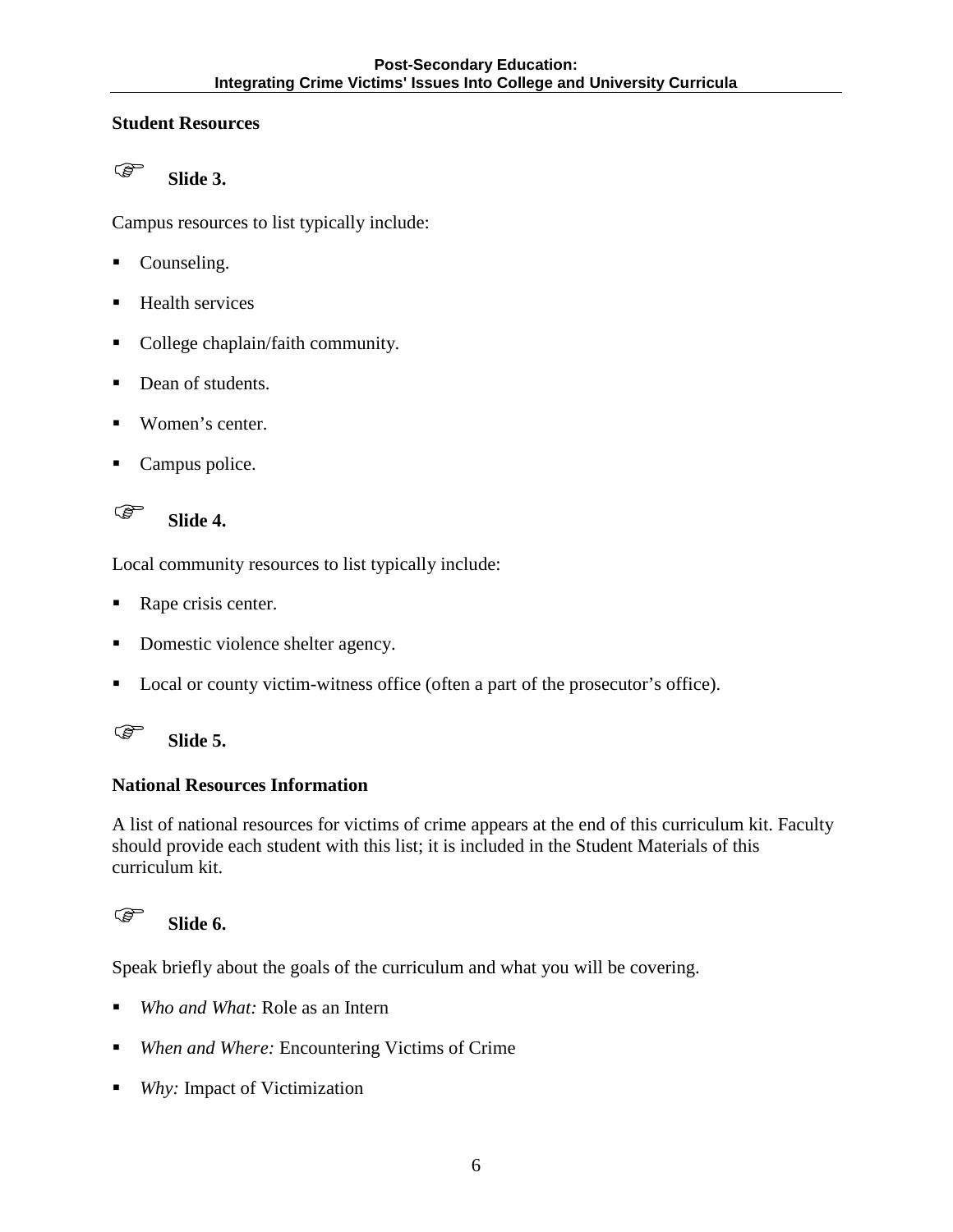■ *How:* Basics of Crisis Intervention and Effective Communication

## **Slide 7.**

Go over the ground rules for the curriculum. This is very important, as there may be students in the class whose lives have been impacted by victimization and it helps to set the tone for why it is important to treat victims of crime with sensitivity and fairness:

- a) **Self-Care:** This curriculum has the potential to be emotionally provocative. Remind students that it is OK for them to take a break and leave the room, go get a drink of water, etc., at any point and to express any concerns or questions about the material once the program is complete.
- b) **Participation:** Remind students that participation is not mandatory, but that the curriculum works well when people are asking questions and providing responses.
- c) **Respectful communication:** Warn students to, e.g., "Please be cautious of the language you use and please respectful of the material and other students".
- d) **Confidentiality:** Remind students, e.g., "Please do not use any identifying information when sharing stories (whether it be during small group work or as part of the larger group). Always protect the identity of whom you are talking about. Please feel comfortable in sharing your stories, but be cautious of how you do so."
- e) **Sharing:** Student self-disclosure of victimization experiences should be gently discouraged. While it can be important for victims to talk about their experiences, the classroom (or in an online class environment) typically is not an appropriate environment for such disclosures. "I understand that unfortunately victimization is all too common, so many of you may have had personal experiences. This can be very difficult. While it is totally understandable that you may have reactions to the subject matter of the course, class is not an appropriate place to try and discuss or process those feelings. If you need support, I am happy to refer you to resources." For guidance on responding to a student disclosure to the class or to you, please refer to the *Teaching About Criminal Victimization: Guidelines for Faculty*.
- f) **Individual questions:** Remind students that they may want to ask some questions oneon-one after the program. Remind students that you will make yourself available to answer any questions they may have.

#### *Suggested Talking Points:*

This lecture will provide a very basic knowledge of some of the issues of crime victims that are relevant to you as interns in a victim services agency or an agency that sometimes deals with victims of crime.

So what we will go through today is a basic overview that starts to address the following questions about working with victims of crime: Who? What? When? Where? Why? And How?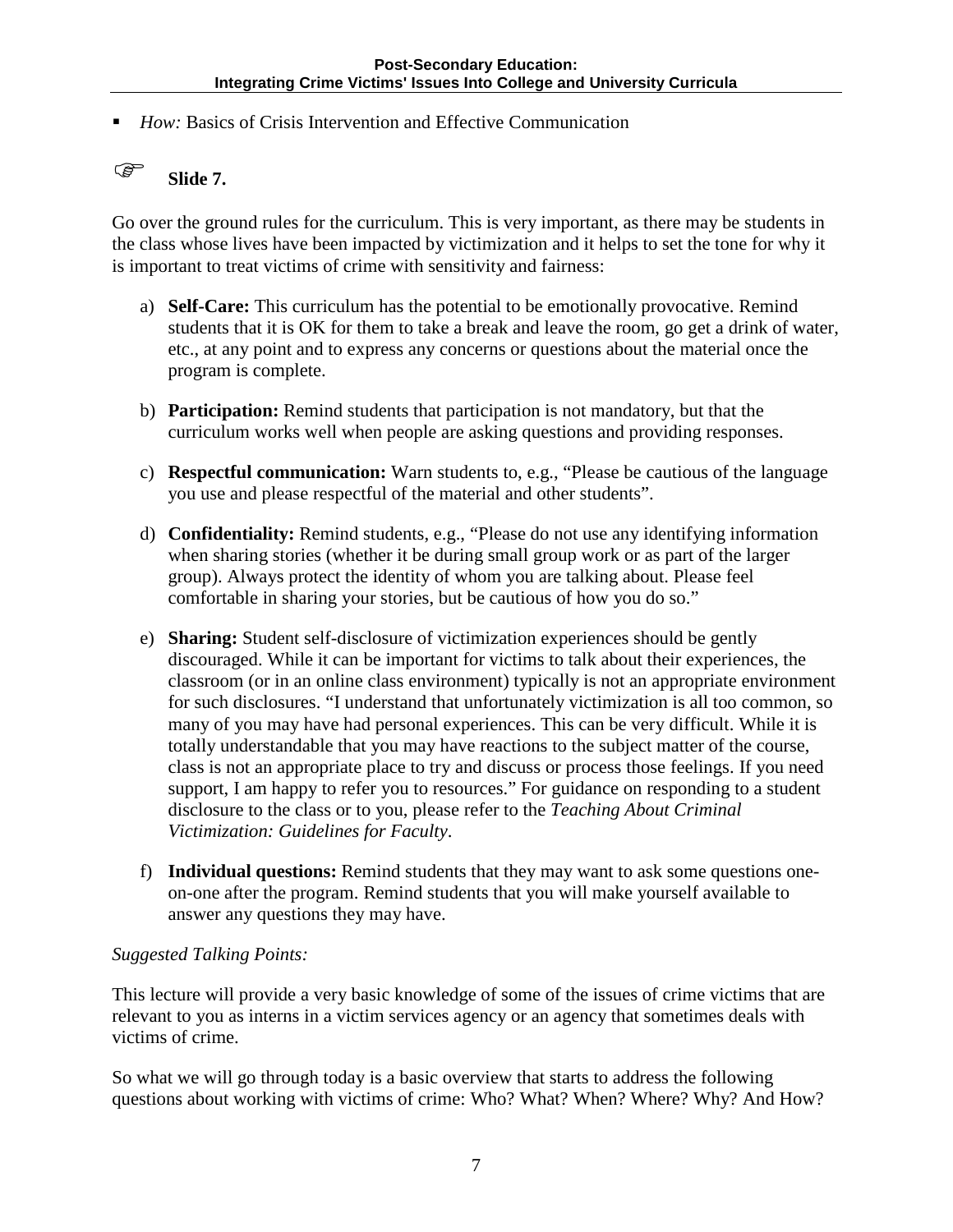#### **Post-Secondary Education: Integrating Crime Victims' Issues Into College and University Curricula**

Tell students that today is going to be interactive. There are lots of points of discussion and the more people can participate, the better. Internships are a great way to learn, and it is important that we also take advantage of these opportunities to learn from the experiences each one of you is having at your placement. To start, it would be helpful if we could do introductions and have each of you tell us where your placement is.



Ground the curriculum by reinforcing what role students play vis-à-vis victims of crime. The "Who You ARE" is meant to help students feel empowered in their ability to help make things better for victims of crime and the "Who You Are NOT" defines the boundaries of their role and emphasizes that they not clinical professionals who should be trying to do therapy.

Add that interns may not be in programs directly serving victims but there are many positions/organizations that serve victims through which they can gain exposure.

Define victim service provider and allied professional on the board and follow through with the brainstorming exercises.

Victim Service Provider: An organization or professional position with the primary purpose of providing help and services to victims. This may be for victims in general or for certain types of victims.

*Brainstorming Exercise:* 

What are some examples of victim service providers?

Possible responses include:

Crisis line workers, child advocacy centers, rape crisis centers, domestic violence shelters, child protective services agencies, victim advocates in the criminal justice system. Those who provide services to victims might also be found in schools, juvenile detention, and other juvenile delinquency service locations.

Allied Professional: An organization or person whose primary role is not to help victims, but who may regularly encounter and provide services to victims.

#### *Brainstorming Exercise:*

What are some examples of allied professionals?

Possible responses include:

Social workers, mental health workers, youth services workers, medical professionals (doctors, nurses, etc.), teachers, human resources, employee assistance programs (EAP), law enforcement.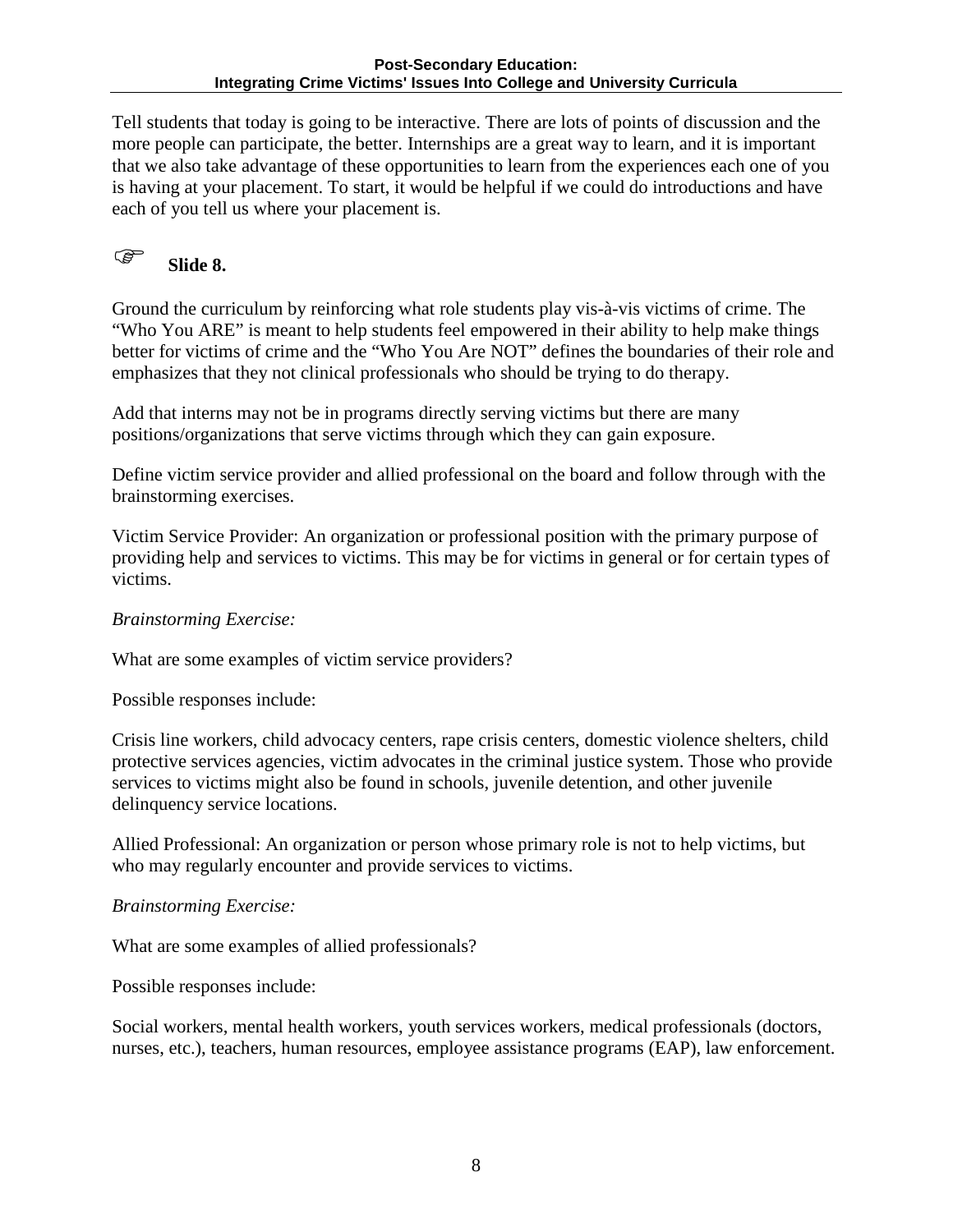Be very clear that after this lecture you are in no way, shape, or form trained and qualified to perform crisis intervention or be a victim advocate. If those are skills that you need, you should be provided with that training from your placement site. Have any of you received training or instruction on working with victims as a part of your internship or field placement?

What this lecture will do is give you the basics to build on and help you to understand the general approach to working with victims of crime.

## **Slide 9.**

Introduce students to the idea that responses to victimization are often not what outsiders expect. Victims can go through each stage more than once and their needs for assistance and support may vary with each stage.

On the board, define Emergency and Crisis.

- Emergency:<sup>[1](#page-9-0)</sup> When immediate intervention is needed to prevent harm, injury, or death.
- **Crisis:**<sup>[2](#page-9-1)</sup> When a person is faced with a situation that cannot be resolved by his or her normal methods of coping.
- Every day: Maintenance.

### *Suggested Comments:*

This is **not** a one-time linear process. For example, victims of intimate partner violence may be encountered in an emergency situation more than once. Many victims of all crimes experience periods of crisis more than once. This can be immediately after the victimization or a period of crisis may emerge a short or even long time later.

What we call every day on the slide is what some also call "maintenance." Even when victims of crime are not in a period of emergency or crisis, that does not mean they are not impacted by the victimization and do not still have needs.

For example, an assault victim may be physically safe (not at the emergency stage) and relatively stable (not at the crisis stage) but may still need to go to counseling to help combat fear of revictimization and may need information about what is happening with the related case in the criminal justice system.

Be aware that victims may reach out for help and support during any of these stages.

<span id="page-9-0"></span><sup>1</sup> Definition of emergency taken from the Office for Victims of Crime, *Core Skills: Crisis Intervention, Victim Assistance Training Online.* Accessed June 29, 2010 from j

https://www.ovcttac.gov/vatonline/index.cfm

<span id="page-9-1"></span><sup>2</sup> Definition of crisis taken from the Office for Victims of Crime, *Core Skills: Crisis Intervention, Victim Assistance Training Online.* Accessed June 29, 2010 from https://www.ovcttac.gov/vatonline/index.cfm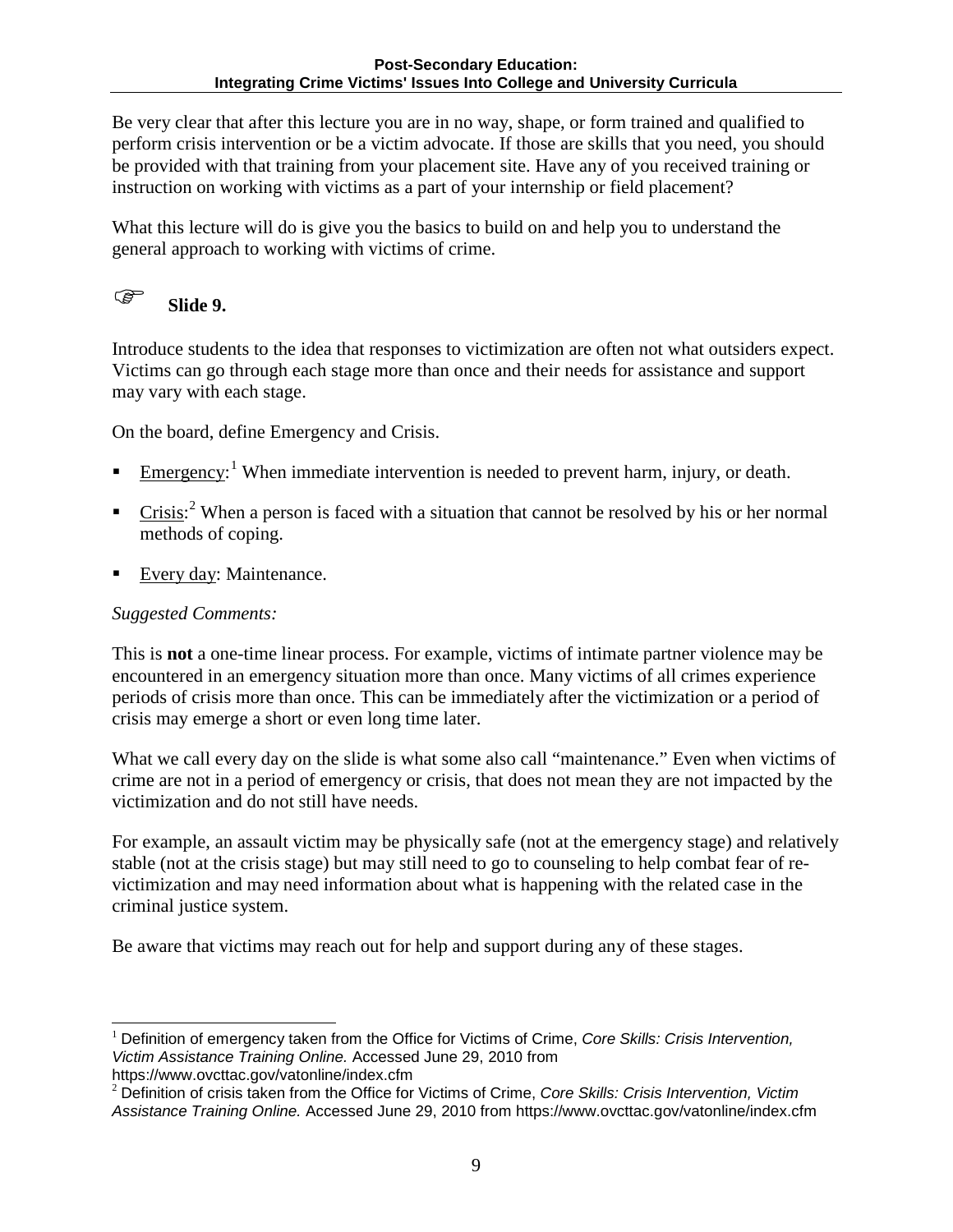#### *Discussion:*

In your internship, at what stage(s) are you most likely to encounter victims of crime? Why?

# **Slide 10.**

The slide is specific to the criminal justice system to help remind students of how the criminal justice system works and where victims of crime may intersect with the system. Although related systems may vary by state and locality, it may be useful to add a slide about the child welfare response to victimization or modify the existing slide to indicate how that system works in parallel and in intersection with the criminal justice system.

For other disciplines or internship settings, this slide should be replaced with an appropriate schematic from the relevant system.

#### *Suggested Talking Points:*

Although the criminal justice system is focused on offenders (hence the name *criminal* justice system), one of the major reasons we are concerned with offenders is so that we don't have more victims. So it is somewhat ironic that the system has very little focus on victims and giving them the support that they need.

Victims are the "gatekeepers" of the criminal justice system – if they do not report crimes, the system is not activated. If victims do not take part in the investigations and prosecutions, offenders cannot be brought to justice.

However, because the system is oriented to offenders, victims often feel used by the system, resulting in what is often referred to as a second victimization. Appropriate and sensitive treatment of victims at the various stages of the criminal justice system has the potential to help victims in their own lives and improve the quality of justice provided by the criminal justice system. $3$ 

Remember, if you are interning in the criminal justice system, the system is obligated to recognized crime victims' rights and treat victims of crime with fairness, dignity, and respect.<sup>[4](#page-10-1)</sup>

<span id="page-10-1"></span><span id="page-10-0"></span> $3$  Kilpatrick, D.G., & Otto, R.K. (1987). Constitutionally Guaranteed Participation in Criminal Justice Proceedings for Victims: Potential Effects on Psychological Functioning. *Wayne Law Review, 34, 7-28.* 4 The Justice for All Act, PL 108-405.  $\overline{a}$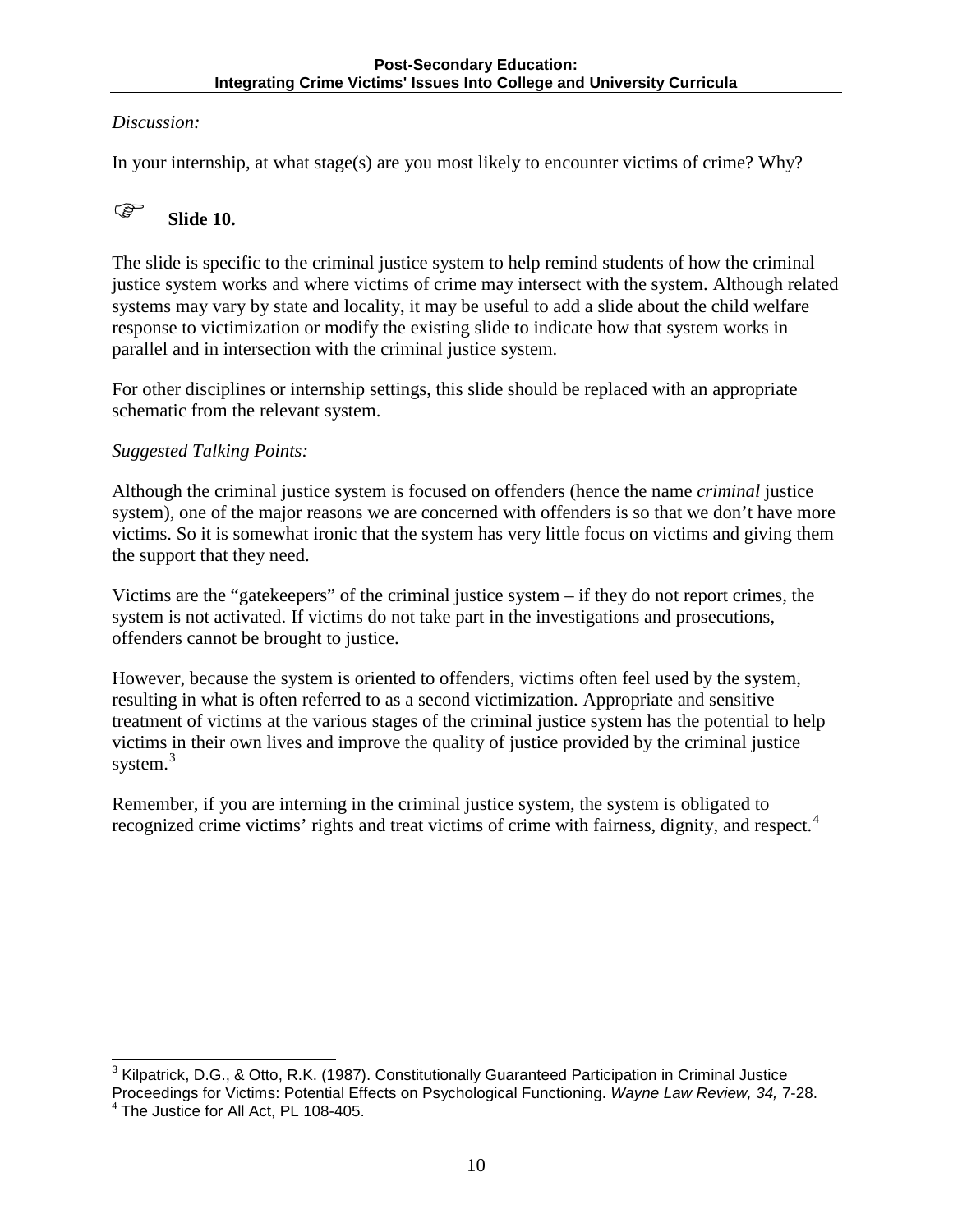#### *Brainstorming Exercise:*

Where in each of these steps might you encounter victims of crime? What role does the victim play in each of these stages of the criminal justice process? Where in this process would victims encounter victim services providers or victim advocates?

Possible responses include:

- Crime: As the victim (you might be a helper or bystander).
- Police: Reporting the crime; at the crime scene; during the investigation; on patrol; roadside stops.
- Prosecutors: Witnesses (both for the prosecution and for the defense); during the investigation; at trial; preparing a victim impact statement; gathering information for restitution requests; keeping victims informed of key decisions and status changes; as defendants.
- Court: At trial (witnesses for both the prosecution and the defense); during the court/trial process (e.g., bail hearings); delivering victim impact statements; in civil court filing for restraining orders; in family court in divorce and child custody matters.
- Corrections: Gathering information for pre-sentence reports; at parole hearings; during notification of status changes.

### **Slide 11.**

Begin the section of the curriculum that focuses students on the consequences victimization can have for individuals. The slide shares the most recent incidents numbers for victimization from the National Crime Victimization Survey.<sup>[5,](#page-11-0)[6](#page-11-1),[7](#page-11-2)</sup> It introduces the idea that the consequences of victimization spread beyond the direct victim to others, including friends, family, and coworkers.

<span id="page-11-0"></span><sup>5</sup> Truman, J.L. & Planty, M. (2012). Criminal Victimization, 2011: Bureau of Justice Statistics Bulletin: National Crime Victimization Survey (NCJ 239437). Washington, D.C.: U.S. Department of Justice, Bureau of Justice Statistics. -

<span id="page-11-1"></span> $6$  This slide can be updated each fall with the newest numbers from the National Crime Victimization Survey. This can be accessed at http://bjs.ojp.usdoj.gov/index.cfm?ty=tp&tid=9pubs or by visiting http://bjs.ojp.usdoj.gov/index.cfm and searching in the section on victims.<br><sup>7</sup> The NCVS only measures crimes against those age 12 and older. Violent crimes (aggravated assault,

<span id="page-11-2"></span>rape & sexual assault, robbery, and simple assault but NOT homicide) are measured against persons. Property crimes (household burglary, motor vehicle theft, and theft) are measured against households.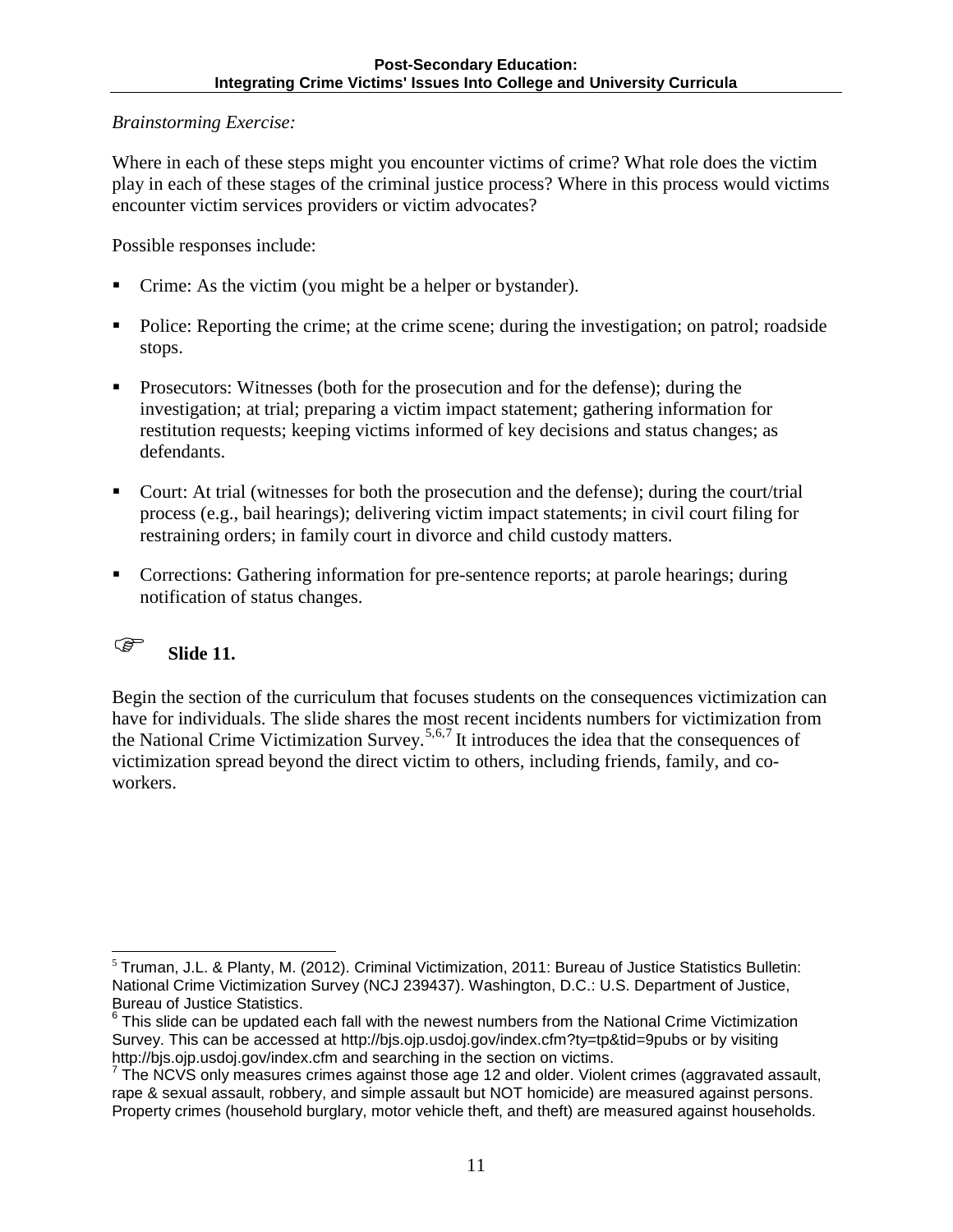The goal with this section (the "why?" section, which is slides 11-16) is for students to understand that there are many victims, the consequences of victimization can cause considerable costs and harm to victims and others in their lives, and it is important to know how to interact with victims of crime appropriately, because those interactions can help or cause additional harm.

If additional detail is desired on the nature and extent of criminal victimization, please refer to the "Overview of Crime and Victimization in the United States"<sup>[8,](#page-12-0)[9](#page-12-1)</sup> and "The Nature and Extent of Criminal Victimization $10$ 



Begin a more detailed examination of the potential consequences of victimization for individuals. This slide is relatively straightforward. If additional detail is desired, please refer to the "Cost of Crime"[11](#page-12-3) included in the Curriculum Kit "The Impact of Victimization" that is also available as a part of the Integrating Victims' Issues Into University and College Curricula project.

### **Slide 13.**

#### *Suggested Talking Points:*

In general, becoming a victim of crime takes away control from victims over their person or their lives. Being victimized undermines people's belief that they can control what happens to them, that bad things will not happen to good people, and that the world is a fair and comprehensible place.[12](#page-12-4) Once those beliefs have been shattered, it makes it difficult for an individual to move forward in their life and make decisions. The victimization experience can also globally undermine an individual's sense of trust in others. (To foreshadow later in this curriculum kit, those efforts that help victims are ones that focus on building their feelings of control up again.)

<span id="page-12-0"></span><sup>&</sup>lt;sup>8</sup> The National Center for Victims of Crime. (2012). Overview of Crime and Victimization in the United States. In *2012 National Crime Victims' Rights Week Resource Guide*. Washington, DC: The National Center for Victims of Crime.  $\overline{a}$ 

<span id="page-12-1"></span> $9$  The National Center for Victims of Crime provides updated information each year as a part of its National Crime Victims' Rights Week Resource Guide. This can be accessed through their organization at www.ncvc.org.

<span id="page-12-2"></span><sup>10</sup> Hirschel, D. (2010). The Nature and Extent of Criminal Victimization. In *For Faculty: Teaching About* 

<span id="page-12-3"></span>*Victimization* (pp.19-25). Lowell, MA: University of Massachusetts Lowell.<br><sup>11</sup> The National Center for Victims of Crime. (2012). Cost of Crime. In *2012 National Crime Victims' Rights Week Resource Guide*. Washington, DC

<span id="page-12-4"></span><sup>&</sup>lt;sup>12</sup> Janoff-Bulman, R., & Frieze, I.H. (1983). A Theoretical Perspective for Understanding Reactions to Victimization. *Journal of Social Issues, 39*(2), 1-17.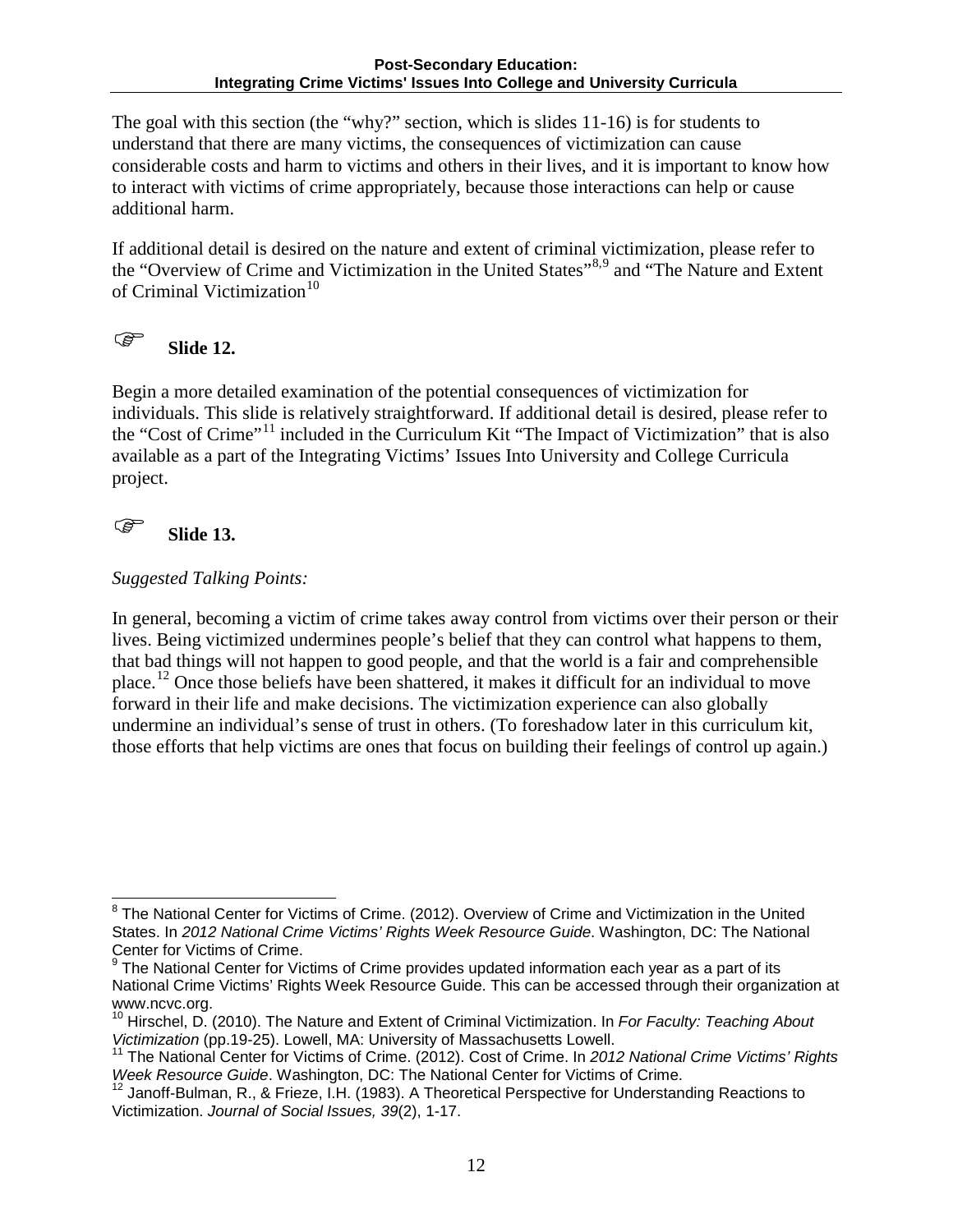### **Slide 14.**

Continue the exploration of the potential consequences of criminal victimization by looking in detail at specific symptoms victims of crime may experience. Many of these symptoms exacerbate the feeling of loss of control. The discussion related to this and the next slide helps to translate lists of symptoms or consequences to students' understanding of how this may manifest in a particular victim's life and how they may encounter that as an intern.

#### *Suggested Talking Points:*

This slide is relatively straightforward. If additional detailed is desired, please refer to the Faculty Involvement section of this curriculum. For child victims, the National Child Traumatic Stress Network (NCTSN) Web site includes considerable information on the impact of different types of victimization on children [\(www.nctsn.org\)](http://www.nctsn.org/).

One study (Resnick et al. 1993) found a lifetime prevalence of PTSD of almost 26 percent among crime victims. $^{13}$  $^{13}$  $^{13}$ 

#### *Discussion:*

How might a victim experiencing some or all of these symptoms act when you encounter them?

Possible responses include:

Wide diversity, including polar opposites. For example, some victims in the immediate aftermath go into shock, while other react with uncontrollable sobbing and hysteria, and still others react by doing things that seem strange, like laughing uncontrollably and focusing on small, seemingly irrelevant and unrelated things.

#### *Discussion:*

How might the implications of these symptoms differ for victims who are experiencing family violence (e.g., child maltreatment, intimate partner violence, dating violence, elder abuse, sibling violence)? How might a victim of family violence experiencing some of all of these symptoms act when you encounter them? How might it differ from other victims?

### **Slide 15.**

Prompt students to explore the implications the consequences of victimization may have for a broad range of aspects of a victim's life, including interpersonal relationships, work, school, and faith.

<span id="page-13-0"></span><sup>&</sup>lt;sup>13</sup> Resnick, H.S., D.G. Kilpatrick, B.S. Dansky, B.E. Saunders, and C.L. Best. 1993. "Prevalence of Civilian Trauma and PTSD in a Representative National Sample of Women." Journal of Clinical and Consulting Psychology 61(6). j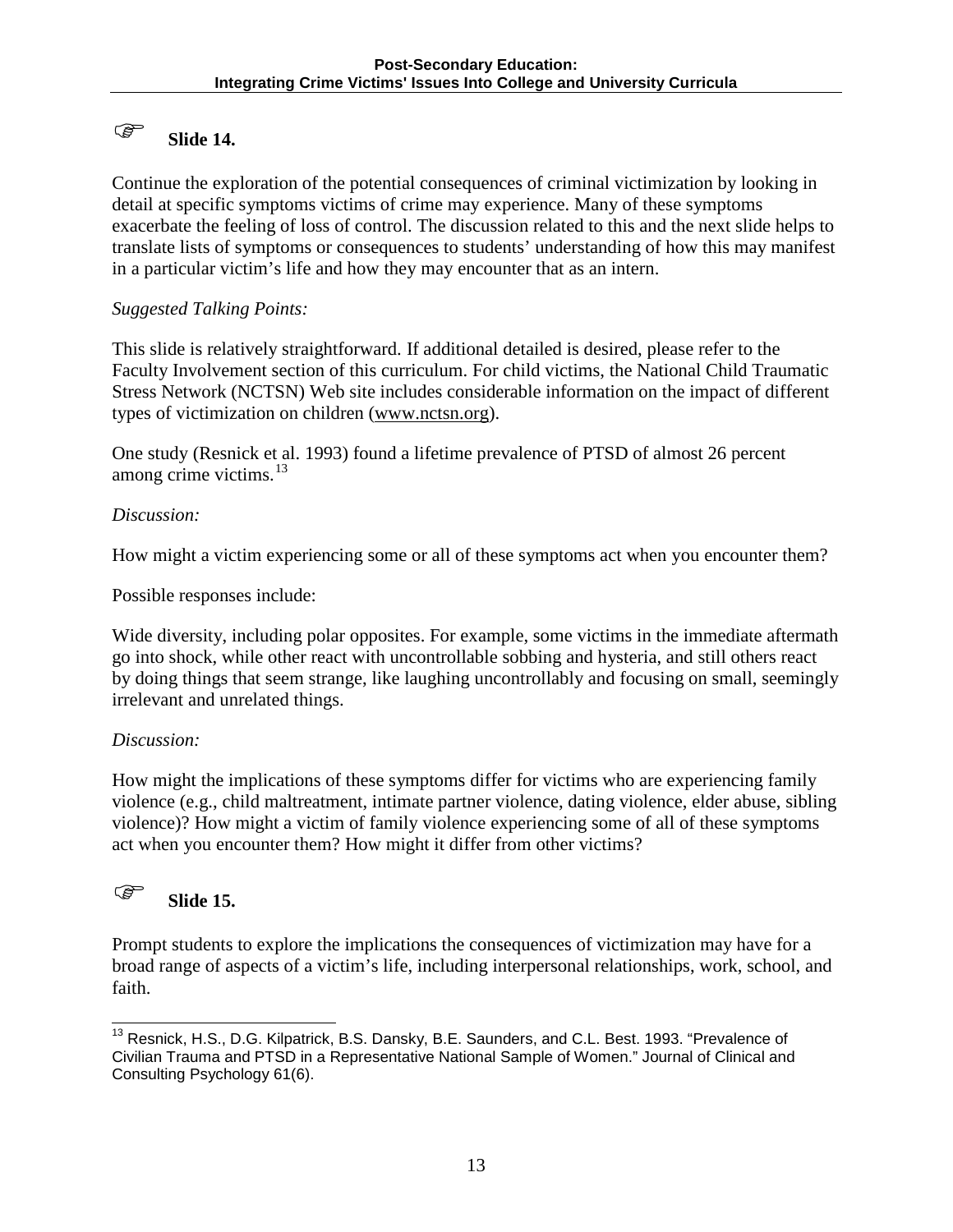#### *Brainstorming Exercise:*

What implications might these various symptoms have for:

- Work?
- School?
- Relationships with spouses or partners?
- Relationships with friends and family?
- Parenting?
- Faith or religiosity?

**Slide 16.** 

a) Wrap up the section on the potential consequences of criminal victimization in a powerful way via video clips of victims sharing their stories. These clips can be difficult for some to watch, so remind students about the basics of self-care and that they may leave if they need to. In preparation for potential impact on students or disclosures from showing the video clips, please review the materials in *Teaching About Criminal Victimization: Guidelines for Faculty*, and have knowledge of local support resources.

### *Exercise:*

For this slide, you will need access to the *Victim Impact: Listen and Learn* video clips. *Victim Impact: Listen and Learn* includes 14 segments from victims of crime and is 57 minutes long. It is recommended to view all of the segments ahead of time and select two or three segments to view with the class. Segment 2: Alan and Segment 9: Teri have worked well with past internship classes. The segments are available multiple ways.

- 1) Files of each of the 14 segments are available for download through the Office for Victims of Crime Training and Technical Assistance Center (OVC TTAC) at [www.ovcttac.gov/victimimpact/presenters\\_toolbox.cfm](http://www.ovcttac.gov/victimimpact/presenters_toolbox.cfm)
- 2) The video in its entirety is available on YouTube: www.youtube.com/watch?v= ghpl4vDZ3s
- 3) A DVD is available from the U.S. Department of Justice, Office of Justice Programs, Office for Victims of Crime. The DVD is free and shipping and handling is \$5. It can be ordered from their website: [www.ojp.usdoj.gov/ovc/library/videoclips.html](http://www.ojp.usdoj.gov/ovc/library/videoclips.html)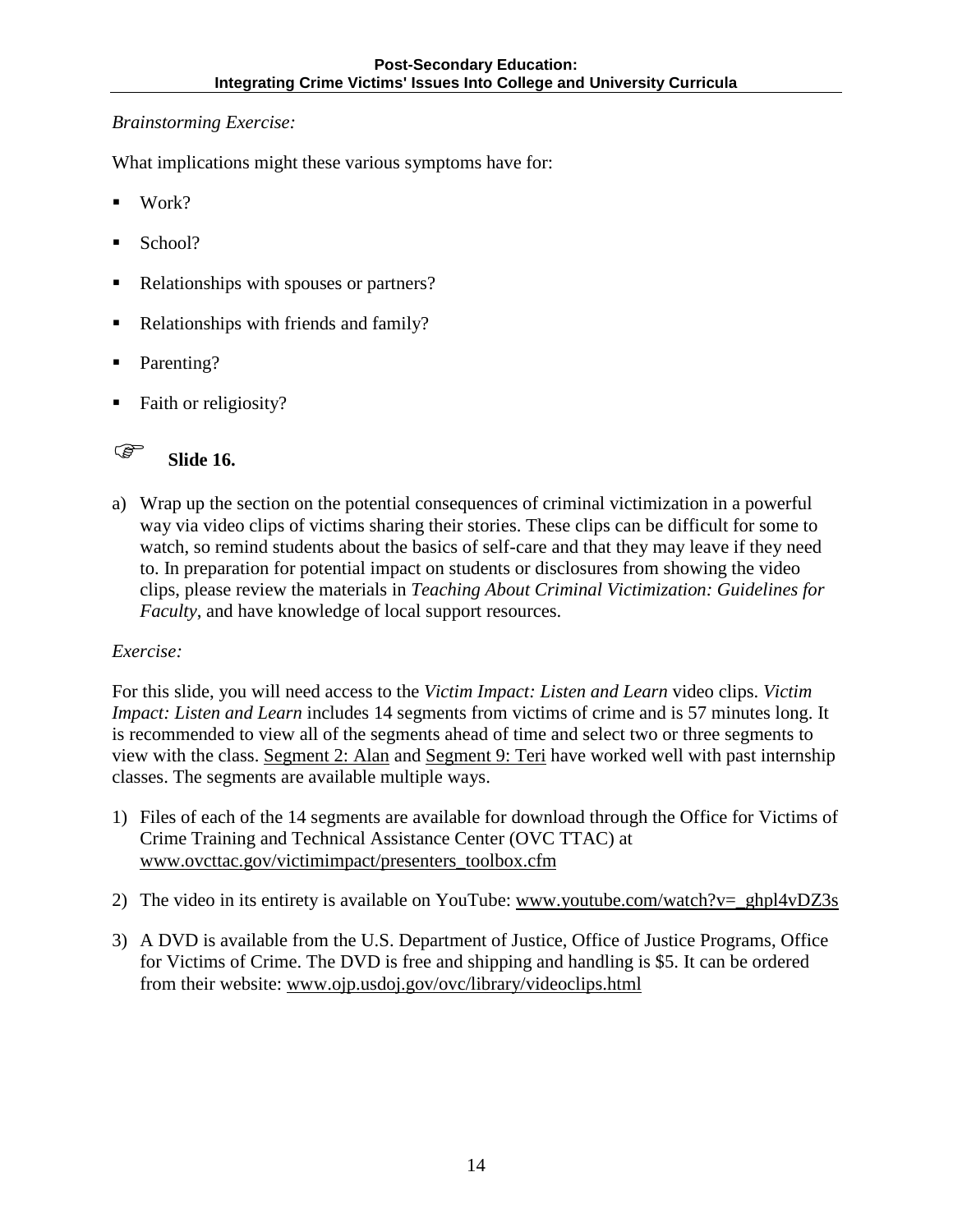### *Suggested Talking Points:*

It is one thing to go through lists of symptoms and think about how they might impact people. Now let's take a few minutes to hear victims talk about their experiences, which also helps us transition into how other people's reactions to victims matters.

These are first-person accounts from victims of crime of their experiences, and they can be difficult to watch. I just wanted to remind you of the self-care pointers we went over at the beginning of class. If you feel you need to leave during the video, please do so quietly.

Also, please remember to be sensitive in our comments and demeanor in reacting to and discussing the clips.

#### *Discussion:*

- What surprised you about these stories?
- What did you learn by listening to these stories?
- How were these individuals affected by the actions of others?
- What needs did these individuals have?



Link the consequences of victimization to the positive actions students, as interns, can take to help. This slide is relatively straightforward.<sup>[14](#page-15-0)</sup>

#### *Suggested Talking Points:*

Now that we've seen the negative consequences that victimization can have for victims, the real question is, how can we help? As interns in a criminal justice or related agency, you may come in contact with victims of crime, and how you work with them can help or harm.

It is important that you develop the skills and knowledge specific to assisting victims of crimes. You can attend additional training on communication skills, such as VAT *[Online,](https://www.ovcttac.gov/views/TrainingMaterials/dspOnline_VATOnline.cfm)* to build these skills.

The remainder of the class is focused on getting you into the proper mindset and introduce you to some fundamentals of interacting with victims. This information won't make you a professional, but will give you the basics.

<span id="page-15-0"></span><sup>&</sup>lt;sup>14</sup> For examples of how reactions of others impact survivors' outcomes, see Campbell, R. (2005). What Really Happened? A Validation Study of Rape Survivors' Help-Seeking Experiences With the Legal and Medical Systems. *Violence and Victims, 20*(1), 55-68; and Goodkind, J.R., Gillum, T.L., Bybee, D.I., & Sullivan, C.M. (2003). The Impact of Family and Friends' Reactions on the Well-Being of Women With Abusive Partners. *Violence Against Women, 9*(3), 347-373.  $\overline{\phantom{a}}$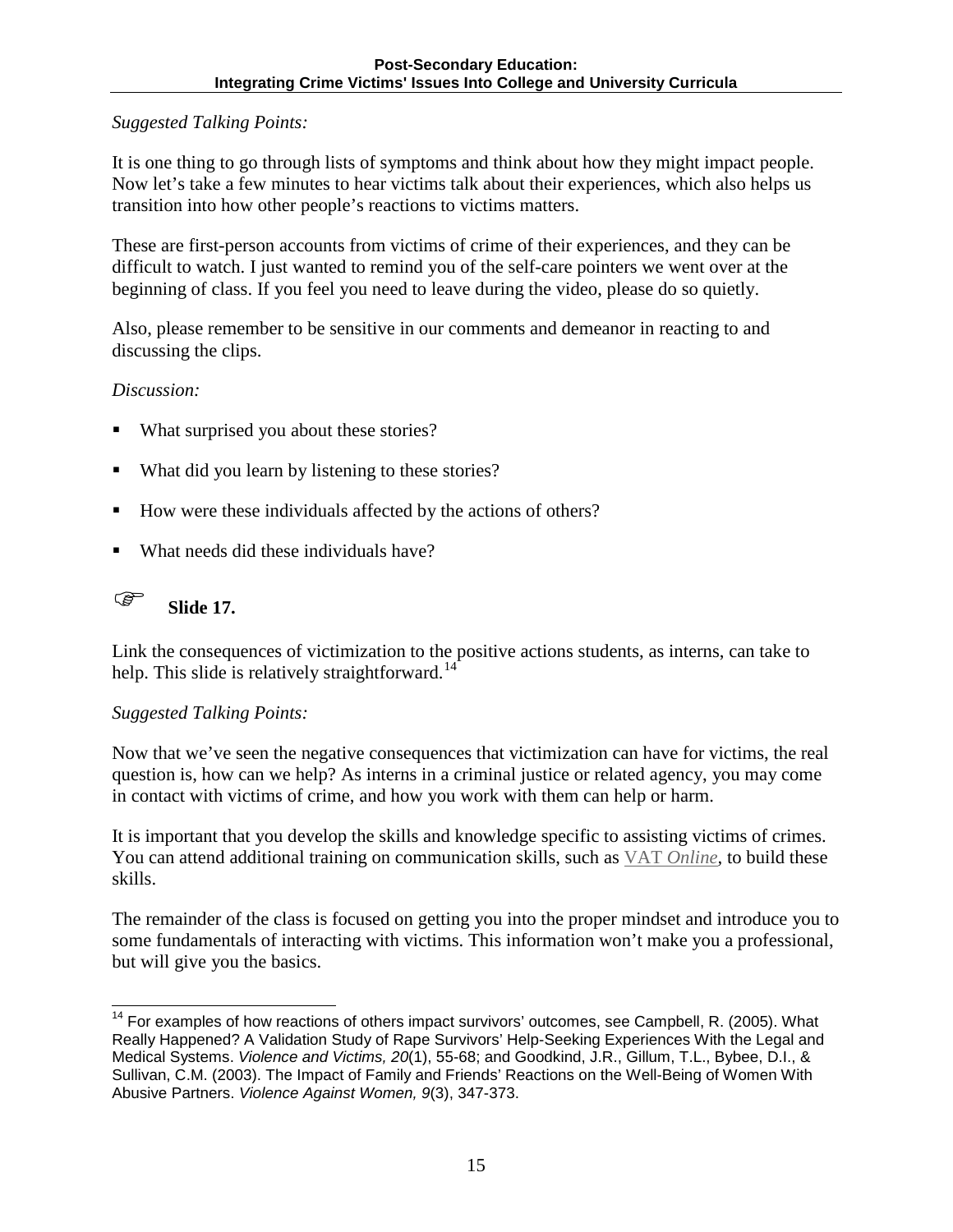### **Slide 18.**

Introduces the concept of crisis intervention and its goals, before the curriculum moves on to the component steps. The suggested comments focus on developing appropriate empathy in students to underscore the importance of treating victims of crime appropriately. This means treating victims with respect and providing information and support, but understanding they need to be helped not "saved."

#### *Suggested Talking Points:*

In general as we go through these guidelines today, think about the most stressful, confusing, or overwhelming times in your life. When you reached out or interacted with others, what was helpful? What was not? How did you want to be treated? How did you not want to be treated?

While everyone is different and the same thing would not work for all people, the steps we are going to go through are the closest we get. For example, while what you may have wanted was to be hugged, that is exactly what some people would not have wanted. But probably most people would want to be carefully listened to, heard, and talked to nicely. For each step, try to think of how people want to be treated by others when things are going wrong.

## **Slide 19.**

This is the first of several slides that walk students through the basic steps of crisis intervention. One of the basic needs of victims of crime is for information,  $15$  even on a simple level, which this step addresses.

#### *Suggested Talking Points:*

Something as simple as providing a name may help a victim of crime feel like there is someone there who is listening and wants to help.

### **Slide 20.**

This slide explains is a key step in crisis intervention: determining that the person is safe. If the person is not safe, this is not crisis intervention – this is an emergency.

#### *Suggested Comments:*

In some situations it may be clear, but especially if interpersonal contact is by phone, it is important to first insure that a crime victim is safe. This can be done with questions like:

Are you safe right now?

<span id="page-16-0"></span><sup>&</sup>lt;sup>15</sup> Kaniasty, K., & Norris, F.H. (1992). Social Support and Victims of Crime: Matching Event, Support, and Outcome. *American Journal of Community Psychology, 20*(2), 211-241.  $\overline{\phantom{a}}$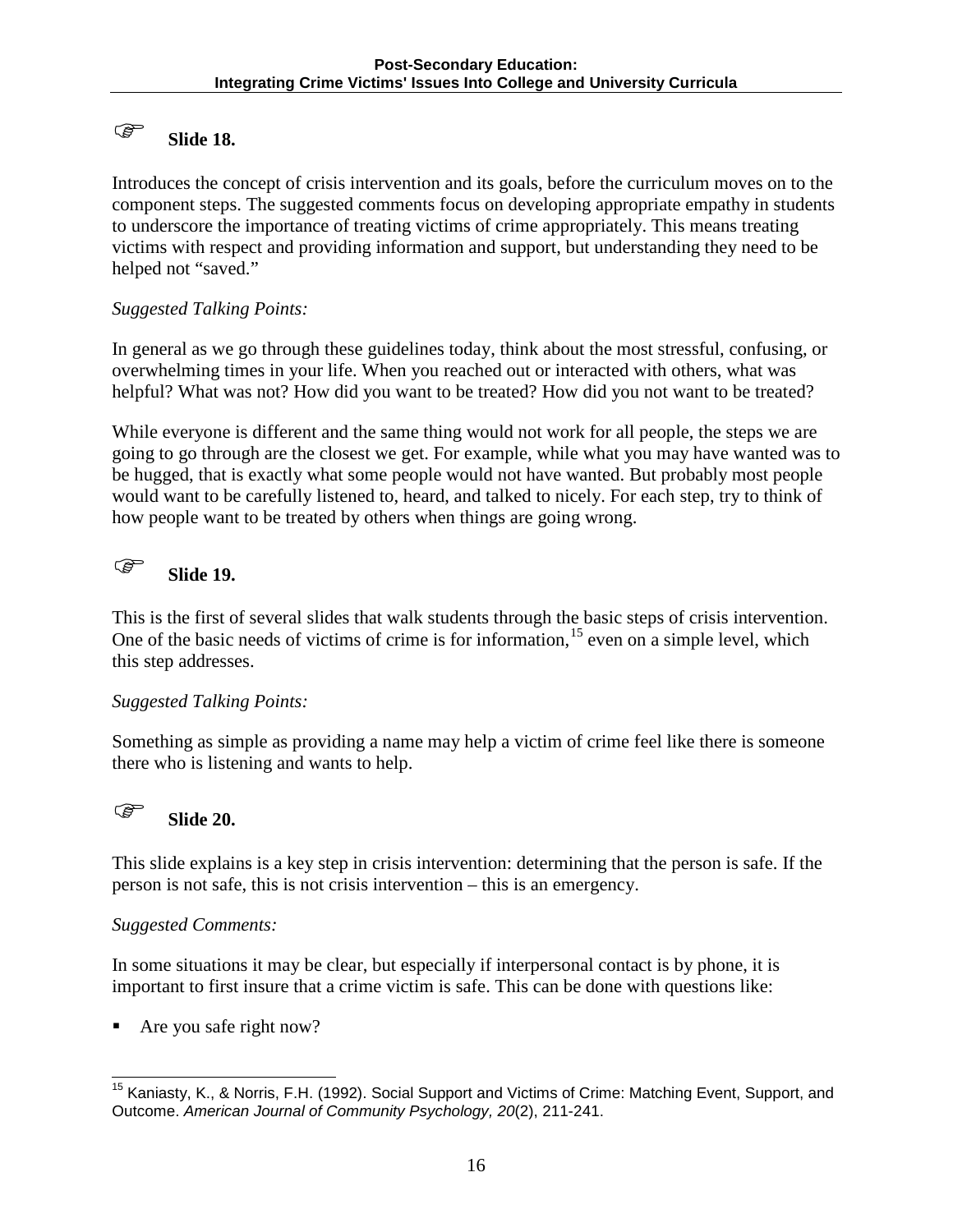Is it safe for you to talk to me now?

There are also physiological cues that can signal stress or a lack of safety. These may include:

- Unusual breathing patterns or difficulty breathing.
- Pale skin tone.
- Perspiration (sweating).

This step is particularly important when working with victims of family violence, but can be an issue for any type of crime victim. A victim seeking assistance for identity theft or a burglary may also be a victim of intimate partner violence. Or they may not have told those around them of their victimization, and do not want them to know for important reasons. Therefore, this is an important step to take when dealing with any category of crime victim.

If a person is not physically safe, the most important thing is for them to get to safety, which may require calling 911. If this is in person, an intern should immediately consult their supervisor.

After establishing that the person is safe, if necessary, calm the person down. This will require the use of both spoken and body language.

- Body Language
	- Remain outwardly calm
	- Be patient as you wait for the person to calm down
	- Maintain eye contact
	- Smile reassuringly
- Spoken Language
	- Speak calmly in an even tone don't raise your voice, yell, or talk excitedly
	- $\bullet$  Wait for the person to stop speaking don't interrupt
	- Examples of phrases to use:
		- <sup>∼</sup> Could you speak a little slower? I am having trouble keeping up.
		- It sounds like you are upset. Would you like to sit down?

#### *Discussion:*

Can you think of other examples?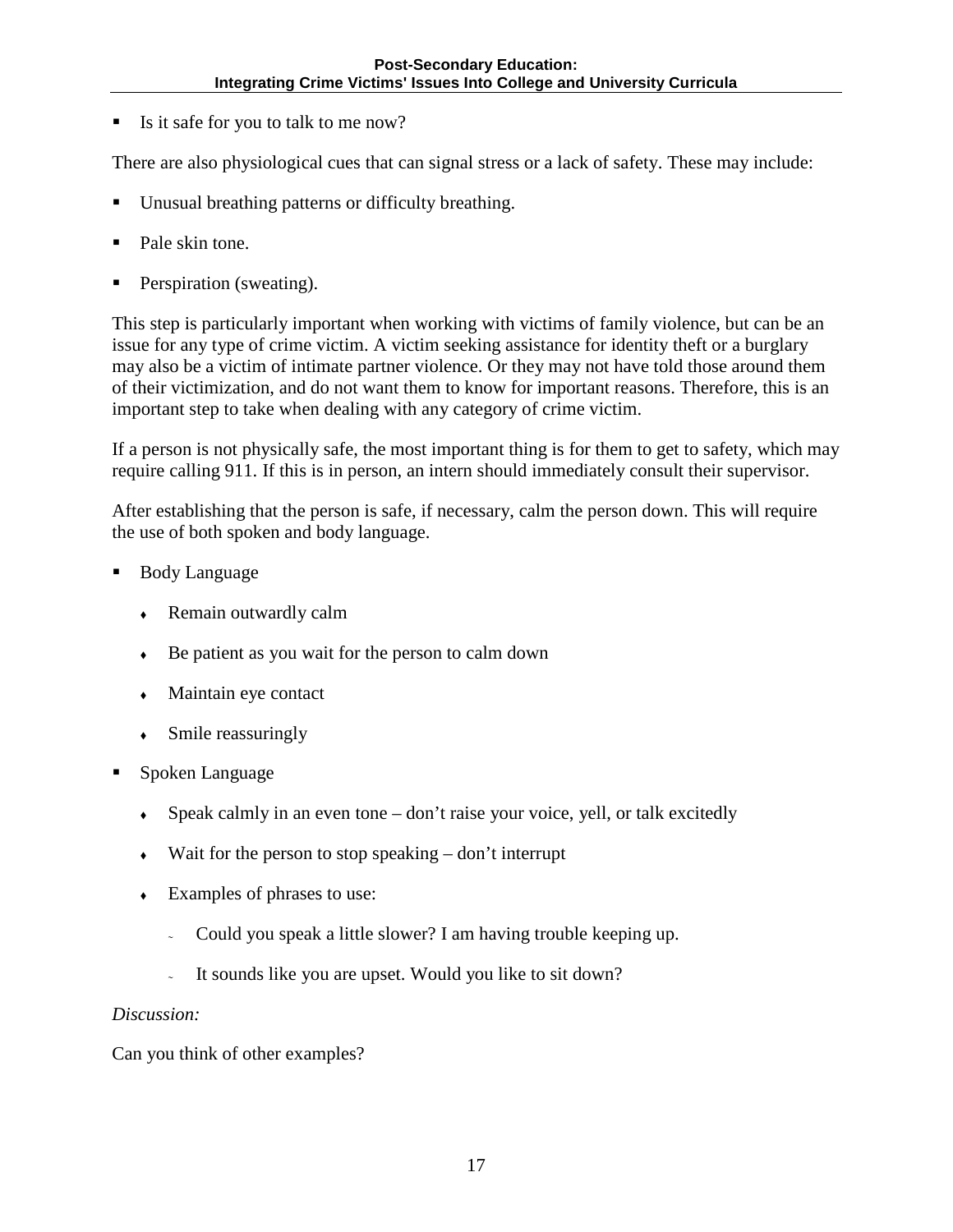While it is not you job to endure verbal abuse and you should not, remember that even if a person is angry or upset, you need to stay calm and be respectful. They may have very good reasons to be angry, even if it is unfair to direct it towards you.

# **Slide 21.**

Introduce the idea of effective listening, which will be covered in more detail a bit later in the curriculum, and ties it back to what victims need.

Note that it is critical that students develop listening skills that are specific to victims of crimes. Attending additional training on communication skills will help build these skills. Also, role plays with experienced service providers will help students develop the listening and communication skills they need to assist victims.

### *Suggested Talking Points:*

Once you have a safe and calm person, it is time to hear what they have to say and find out what they need. This entails practicing **effective listening** techniques, which we will talk more about in a few minutes, so that you hear what it is the person is saying without imposing judgment or expressing your own opinions. Only then can you take steps to help someone. As you listen to the person, be aware that there are three major needs of crime victims.<sup>16</sup>

- 1. The need to feel safe.
- 2. The need to express their emotions.
- 3. The need to know "what comes next" after their victimization (note how this is a need for information, which we talked about being important a few slides ago).

# **Slide 22.**

Continue with the basic principles of listening and assessing by providing questions to support each step.

### *Suggested Talking Points:*

Your role is to listen, be supportive, and determine what the issues or problems are that need to be dealt with right then. It may be as simple as keeping someone calm and engaged until someone else in your organization is ready to speak with them or it may entail having to prioritize from a number of issues the crime victim is facing. Work with the victim to identify the problem to address first. As a reminder, crisis intervention approaches are not meant to solve all problems, but to deal with immediate issues facing a client. This means addressing questions like:

<span id="page-18-0"></span><sup>16</sup> The three major needs of crime victims taken from Office for Victims of Crime, *First Response to Victims of Crime* (NCJ 176791), pp.8-24, May 2000.  $\overline{\phantom{a}}$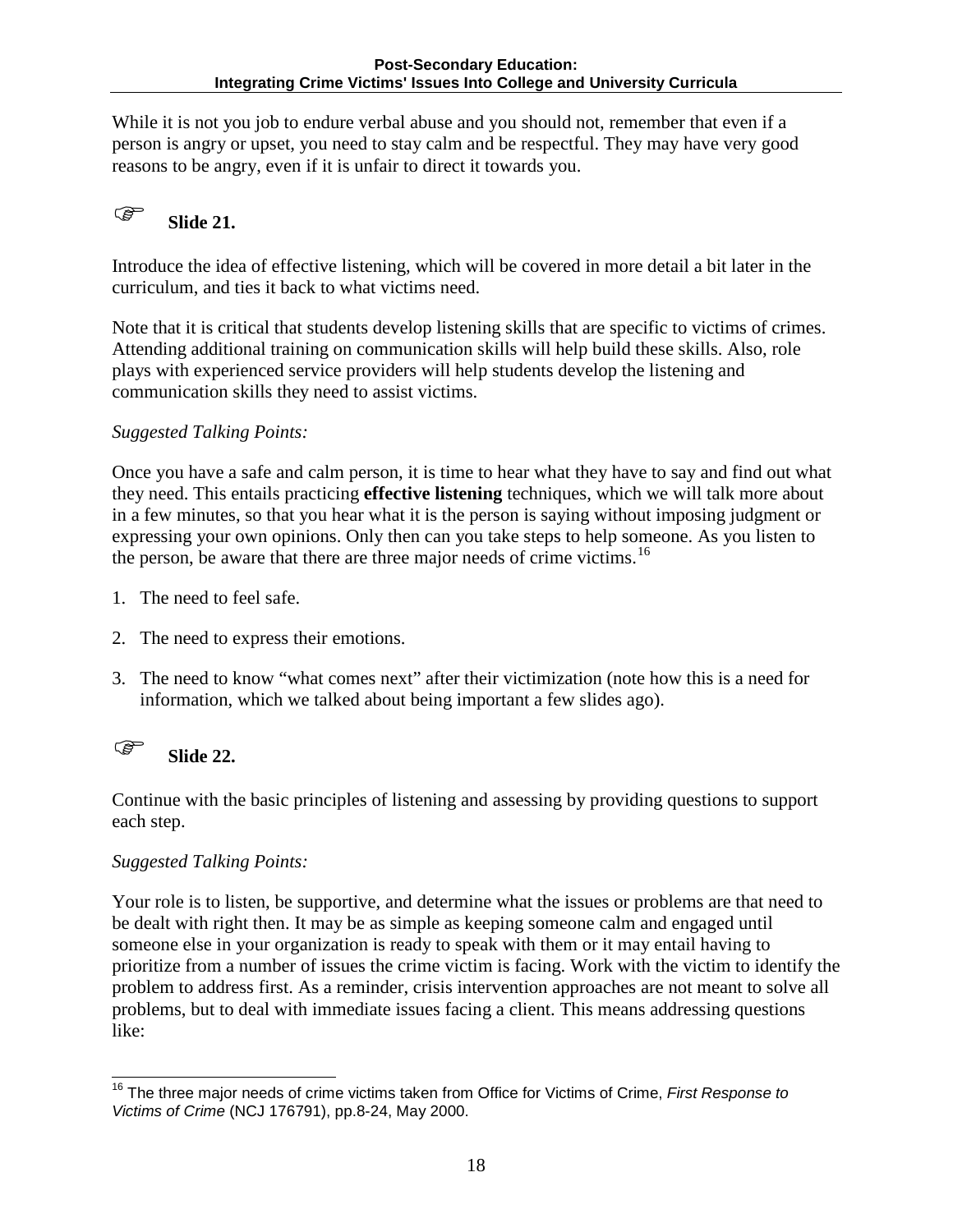- What are the things that need to be addressed right now?
- What are the things that can be addressed right now?

The next step is to assess what resources are available to address the problem you have identified to be solved. What resources – both internal and external, are available to address the problem? Below are some helpful questions to ask to assess what is available to help solve the problem:

- What has worked to help you cope with stressful events in the past?
	- If needed, help people think broadly. What might be some options?
		- <sup>∼</sup> Options that help might include counseling/therapy, exercise, meditation, making lists, or medication.
		- <sup>∼</sup> Other options might include particular people, groups, or services that were helpful in the past.
- Who might be able to help you with this issue? What are some resources that might help?
	- Again, help people to think broadly and, for yourself, remember that the impacts of crime on victims are multi-faceted, and can include psychological health, finances, physical health, relationships, employment, and material needs.
	- Problem solve creatively. Those who might be able to help include family, friends, the criminal justice system, victim services providers, health care providers, faith communities, mental health professionals, and other government and non-government agencies.
		- <sup>∼</sup> Resources may be available locally, at the state level, or nationally (see provided National Resources for Crime Victims or the Office for Victims of Crime online Directory of Crime Victim Services at <http://ovc.ncjrs.gov/findvictimservices/>).

Resources for support do not have to be specifically designed for crime victims to be of help. For example, someone victimized in public housing may be eligible to transfer to another residence to help with safety concerns, which is something that could be addressed with the local public housing agency.

A person whose car was vandalized may be able to repair the damages through government sponsored victim compensation or through comprehensive coverage on an automobile insurance policy.

A victim of a violent crime may be eligible for medical treatment for injuries and counseling with a therapist through health care insurance.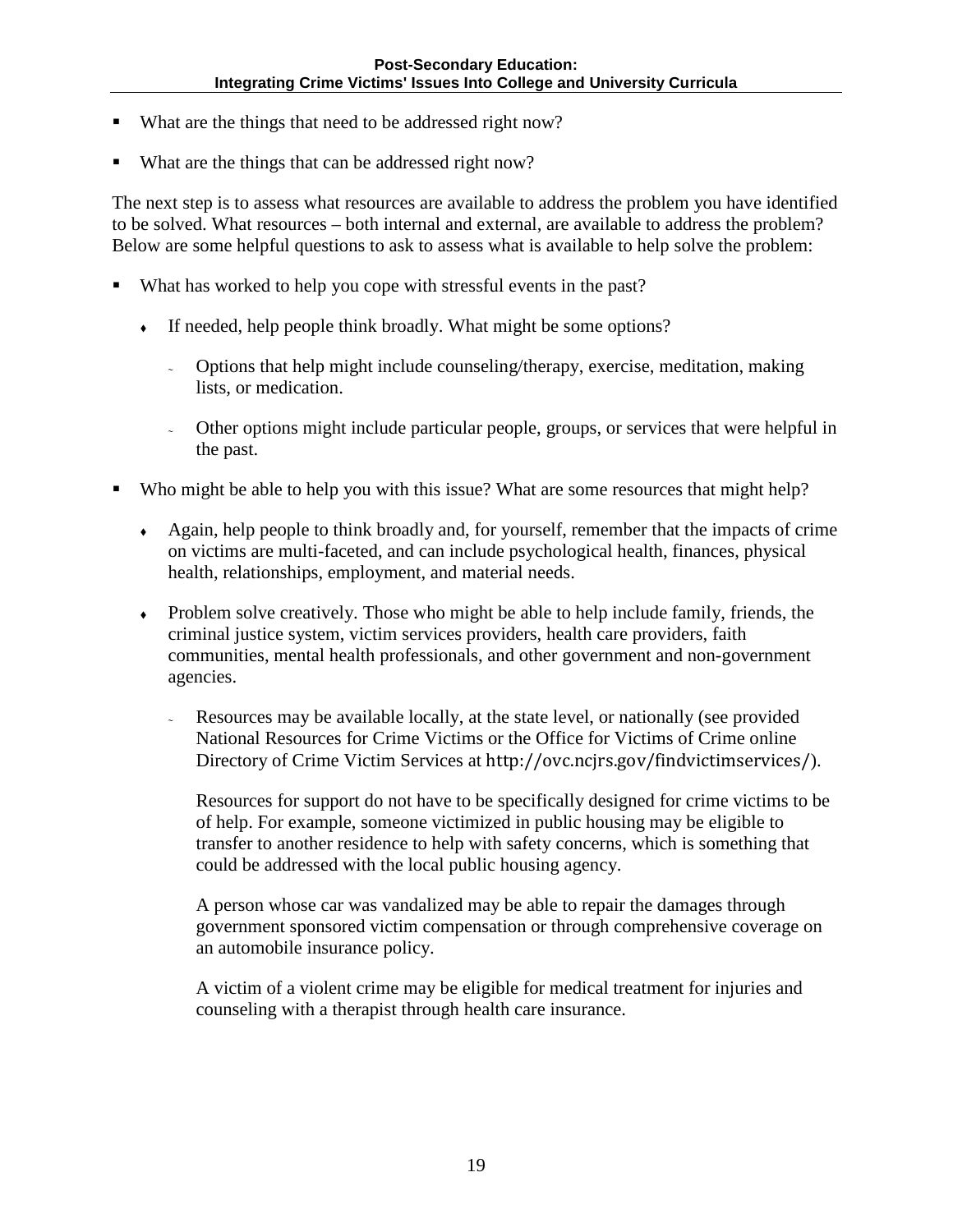#### *Brainstorming Exercise:*

What resources in the communities you are working in can you think of that might be helpful for victims of crime?

### *Brainstorming Exercise:*

What have you learned at your internship about responding to clients in crisis? What helpful tips have colleagues at your internship provided to you? What policies does your internship have that are helpful in dealing with clients in crisis?

# **Slide 23.**

Move students from assessing the problem to using that information to work with a victim of crime to create a practical plan of action.

Remind students that they will need additional training, help from a supervisor, and knowledge of the protocols and procedures of the organization they are interning with in order to create an effective action plan for a victim.

#### *Suggested Talking Points:*

Once you have worked with the person to identify a problem to address and have assessed the resources available, it is time to help the person make a plan to address the problem. Encourage the person to talk aloud through a step by step plan of what to do.

Examples of your role in taking action include:

- **Providing referrals (such as giving brochures, providing names and phone numbers)**
- Providing information (such as explaining the next steps in the criminal justice process)
- **Empowering crime victims (positive reinforcement of them making their own decisions and** taking action, using phrases like "You are doing a great job on this.")

# **Slide 24.**

The slide explores the final step in crisis intervention, but it is important to emphasize that while it seems repetitive, review is important. Most people do not comprehend or remember all information with only one exposure, and victims of crime are no exception. Reviewing reinforces the plan and may uncover any gaps or areas of misunderstanding that then can be addressed.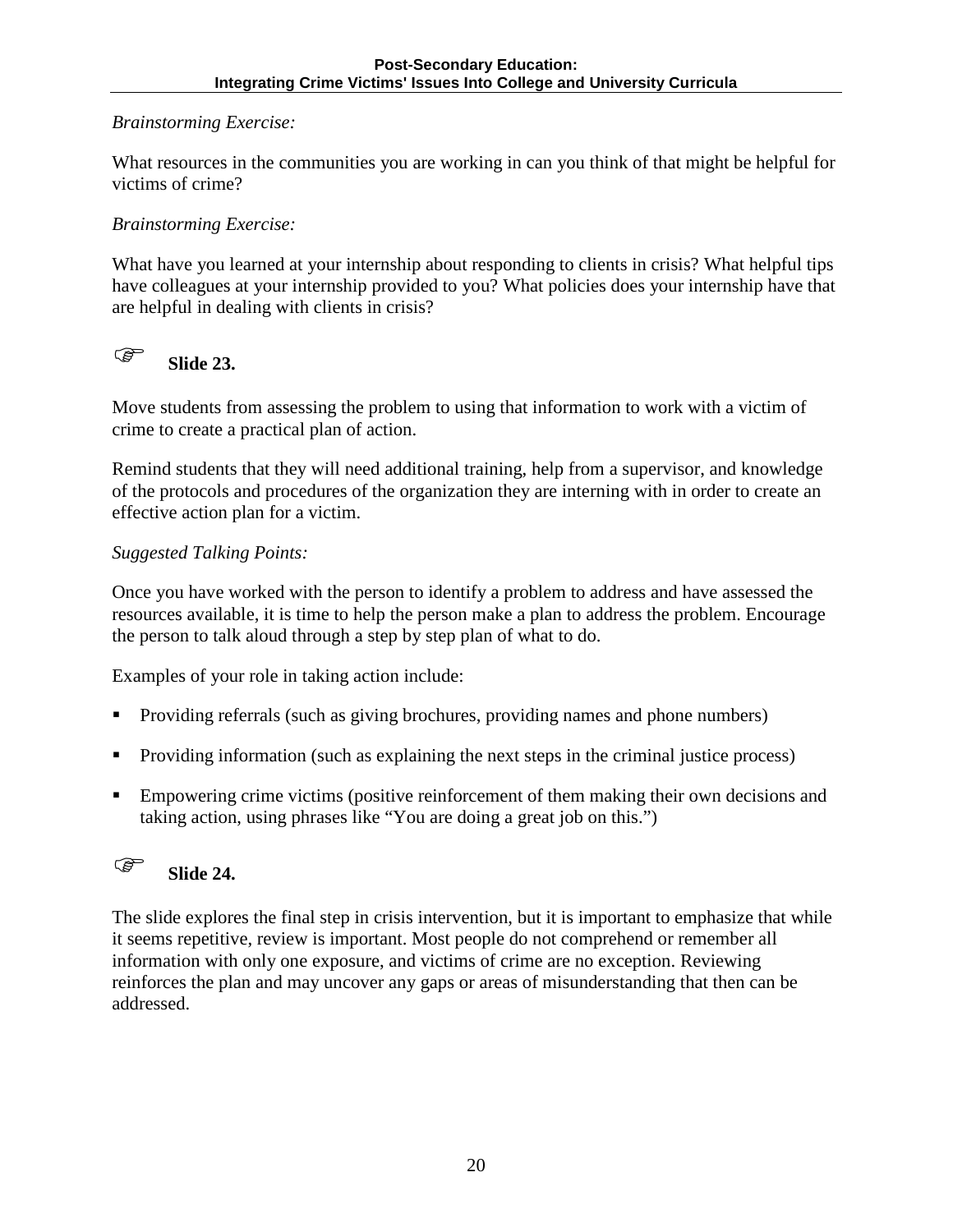#### *Suggested Talking Points:*

At the end of an interaction with a crime victim, take a moment to review with them the steps they decided to take next. Make sure that they have any information or referrals to resources that they need, in hard copy whenever possible. Make sure they also have a way to contact you or the appropriate person in case they need to ask additional questions. It is not unusual for crime victims to forget some of what you have told them, and need to ask again.

**Slide 25.** 

Return to Step 3 of crisis intervention by going into more detail on what effective communication is and is not.

*Suggested Talking Points:* 

When working with a victim of crime *DO*:

- Practice effective communication (which we will go into more detail about in the next few slides).
- Be attentive to non-verbal communication from the victim and from you, such as eye contact and body language. Someone fidgeting in a chair who cannot make eye contact may be nervous and may need additional reassurance.
- Maintain appropriate physical boundaries. As a general rule, do not touch a victim of crime. While you may want to hug a person to provide comfort, never touch a victim of crime without asking first.
- Be comfortable with expressions of emotions. People may be angry or may need to cry (or both). If they realize this makes you uncomfortable, the chances of an open conversation where you actually find out what you can help with are limited. It may be a good idea to have tissues ready and to wait patiently as someone cries.
- Remember that they are people, just like everyone else, but they have been a victim of a crime – treat them as an individual.

When working with a victim of crime *DO NOT:*

- Judge their actions before, during, or after the victimization.
	- "Why did you think it was a good idea to…"
- Make decisions for them victims have already had control taken away from them through the victimization and part of helping them is helping them regain control, not to try to control them by making their decisions (they do not need to be "saved"). This is often referred to as an empowerment model.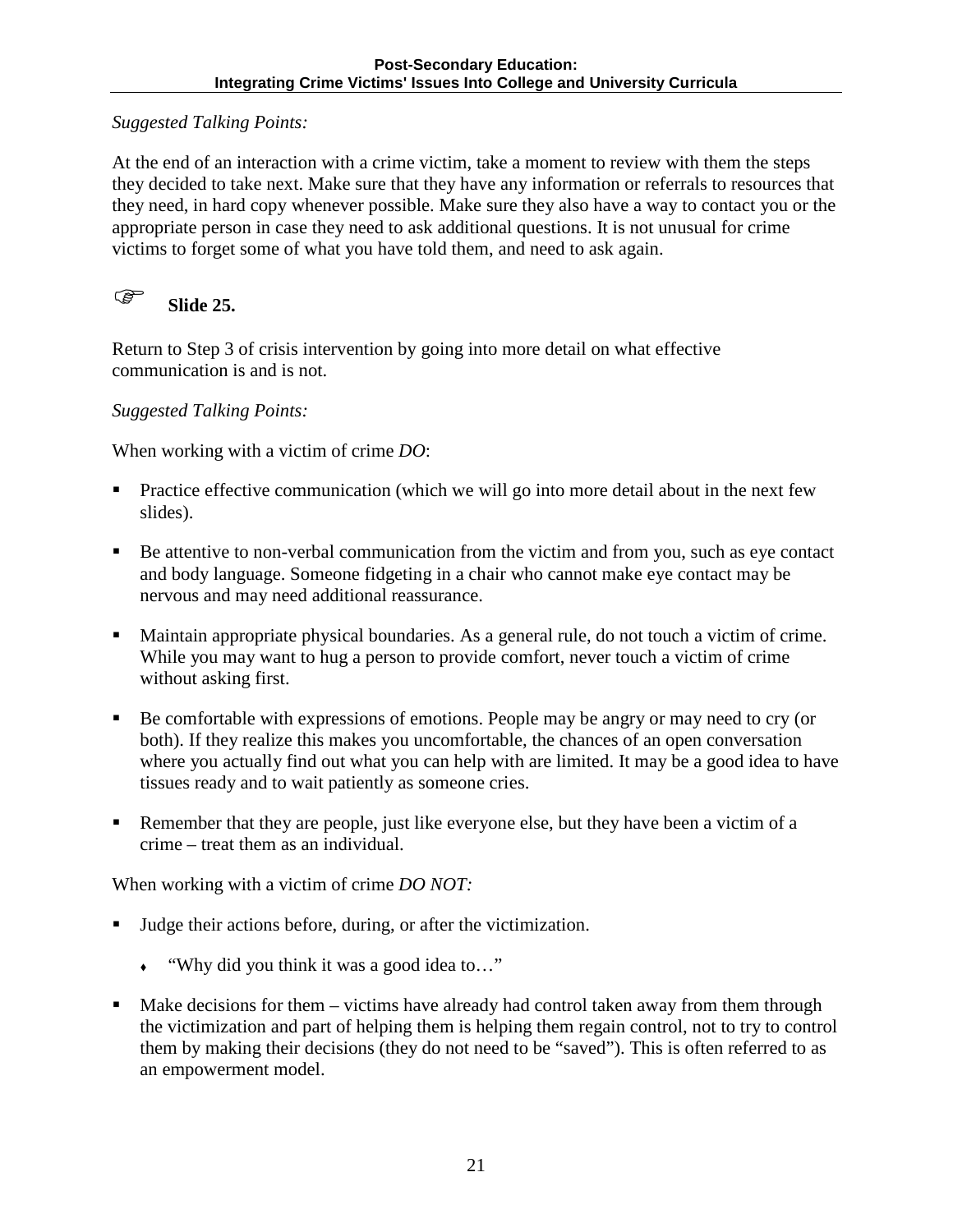- Make promises you cannot keep.
	- "I will make sure that everything is going to be OK."
- Guess at answers or provide information that you are not sure is accurate.



Focus on the active listening component of effective communication.

#### *Suggested Talking Points:*

Active listening is: <sup>[17](#page-22-0)</sup>

- Listening carefully to what the speaker is saying, without judgment or evaluation.
- Listening to the content of the message as well as the feelings being expressed.
- Attempting to stand in the other's shoes to understand and relate to another's situations and feelings.

#### *Brainstorming Exercise:*

What are some examples of active listening?

Responses should include:

- Listening to a person's story without interrupting.
- Allowing for silence.
- Asking questions for clarification.
- Focusing on what a person is telling you instead of thinking about what you are going to say next.
- Setting your own reactions aside and focusing on the person's feelings.

# **Slide 27.**

Focus on the paraphrasing component of effective communication.

<span id="page-22-0"></span><sup>&</sup>lt;sup>17</sup> Foundations of Effective Communication adapted from Office for Victims of Crime, Office of Justice Programs, U.S. Department of Justice. *Module 5: Communication with Victims and Survivors, March 2010 NVAA Foundation-Level Training Curriculum.* Downloaded June 29,2010 from https://www.ovcttac.gov/nvaa2010/nvaa2010.cfm. j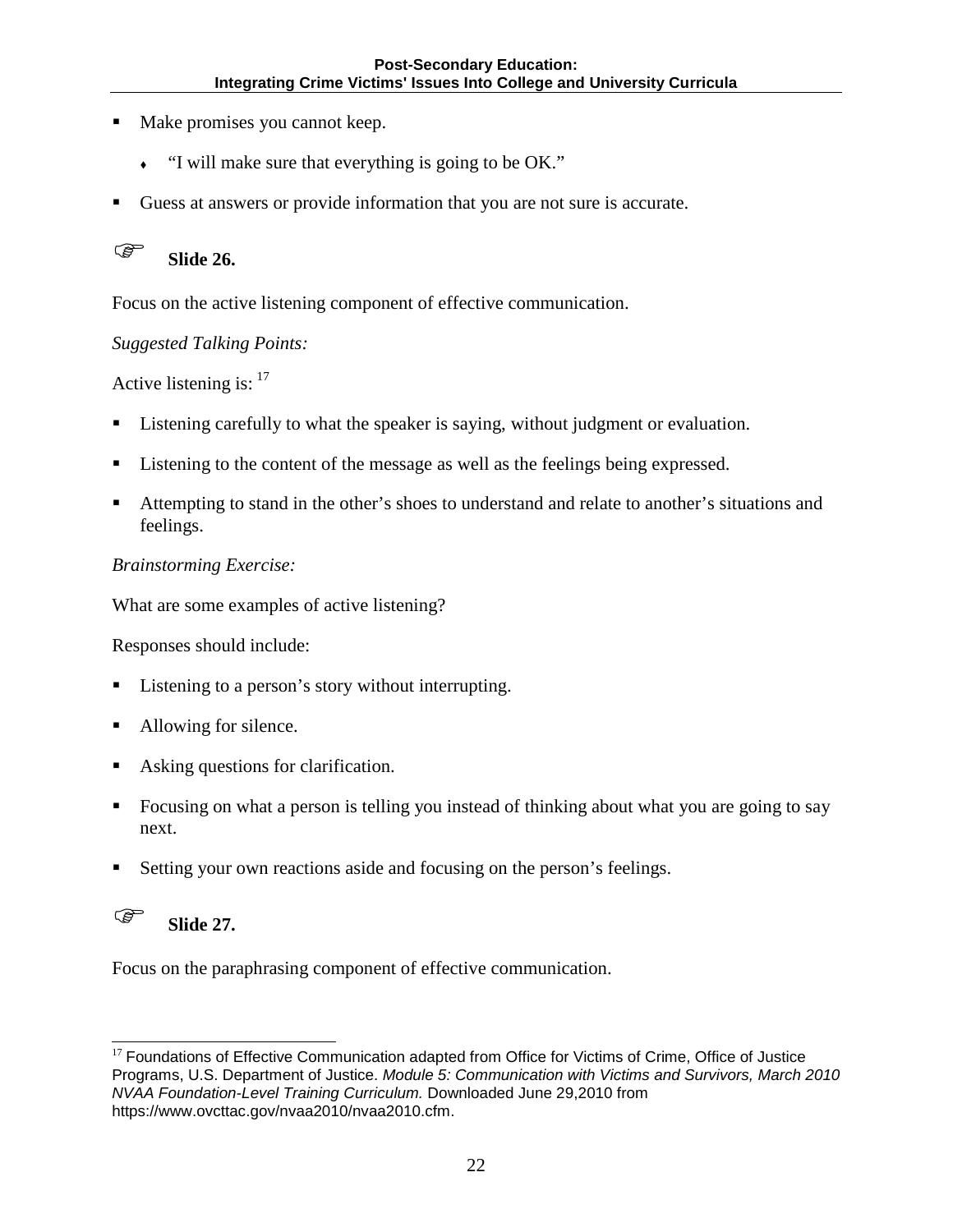#### *Suggested Talking Points:*

Repeating back in your own words what you understood the person to say. Repeating portions of what the crime victim has said communicates understanding, interest, and caring. It also helps to clarify points and address potential miscommunications.

Examples of phrases to use:

- "So what I think you are saying is…"
- "I have heard you say that…"
- "It sounded to me like…..Is that accurate?"
- "Let's see if I am understanding this correctly..."

#### *Brainstorm Exercise:*

Can you think of other respectful ways to paraphrase?

It is OK to repeat back in your own words, so long as it does not alter the meaning of what the crime victim said. In some cases, you may want to use the same terminology and wording as the victim uses. For example, if someone says they were attacked but describes to you something you think was a rape, in responding to them, still refer to it as an attack.

# **Slide 28.**

Focus on the reflective listening component of effective communication.

#### *Suggested Talking Points:*

This is mirroring the person's feelings back to them verbally, whether those feelings and emotions have been literally stated by the person or not. This requires that you listen not only to the content of what someone is saying, but the way they are saying it, as well as paying attention to what is unsaid – their facial expressions, movements (such as nervous tapping or clenching fists in anger), lack of eye contact, and other body language. This makes sure that you are correctly interpreting how a person is feeling. Examples of phrases to use:

- "It sounds like you are feeling…"
- "When you told me your story, you sounded sad. Is that accurate?"

#### *Brainstorm Exercise:*

Can you think of other reflective listening phrases?

Be clear that reflective listening is *NOT* therapy – it is identifying and clarifying emotions, not working to resolve them.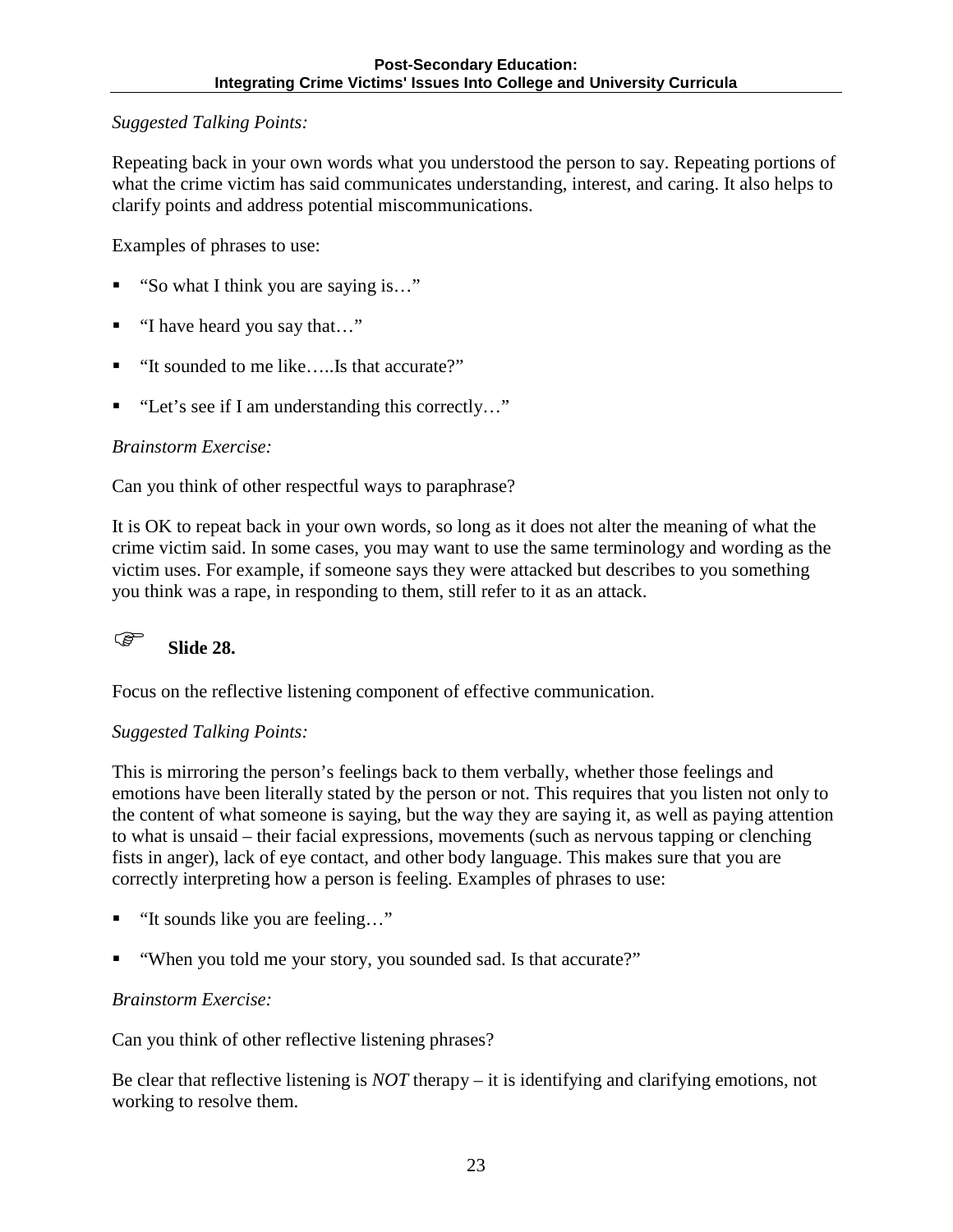## **Slide 29.**

Focus on the affirming component of effective communication.

*Suggested Talking Points:* 

Affirming is validating a victim's experiences and reinforcing their strengths. Affirming for someone that what happened is wrong and that they are moving forward helps to support a crime victim to actually move forward to cope with their victimization experience.

#### *Brainstorm Exercise:*

- What do you think you could say to be affirming?
- What might you do that would be affirming?
- What things do people often say, maybe to be helpful, that are not affirming?

#### Examples of affirming phrases to use:

- "I am sorry that this has happened to you."
- "Many people have experienced this. You are not alone."
- "The way you are feeling is normal."
- $\blacksquare$  "It's OK to be [fill in the emotion angry, sad, numb, etc.]"
- "It was not your fault. No one deserves to be a victim."
- "You are very resourceful to have been able to…"
- "I can see that you are very good at …"

Affirmation is also communicated non-verbally. Examples include:

- **Maintaining eye contact**
- Smiles of encouragement (when appropriate)
- Nodding in agreement
- Facial expressions that communicate support and interest
- Occasional mm-hmmm and uh-huhs

It is also important to highlight examples that are not affirming – those that can be detrimental to a crime victim's progress.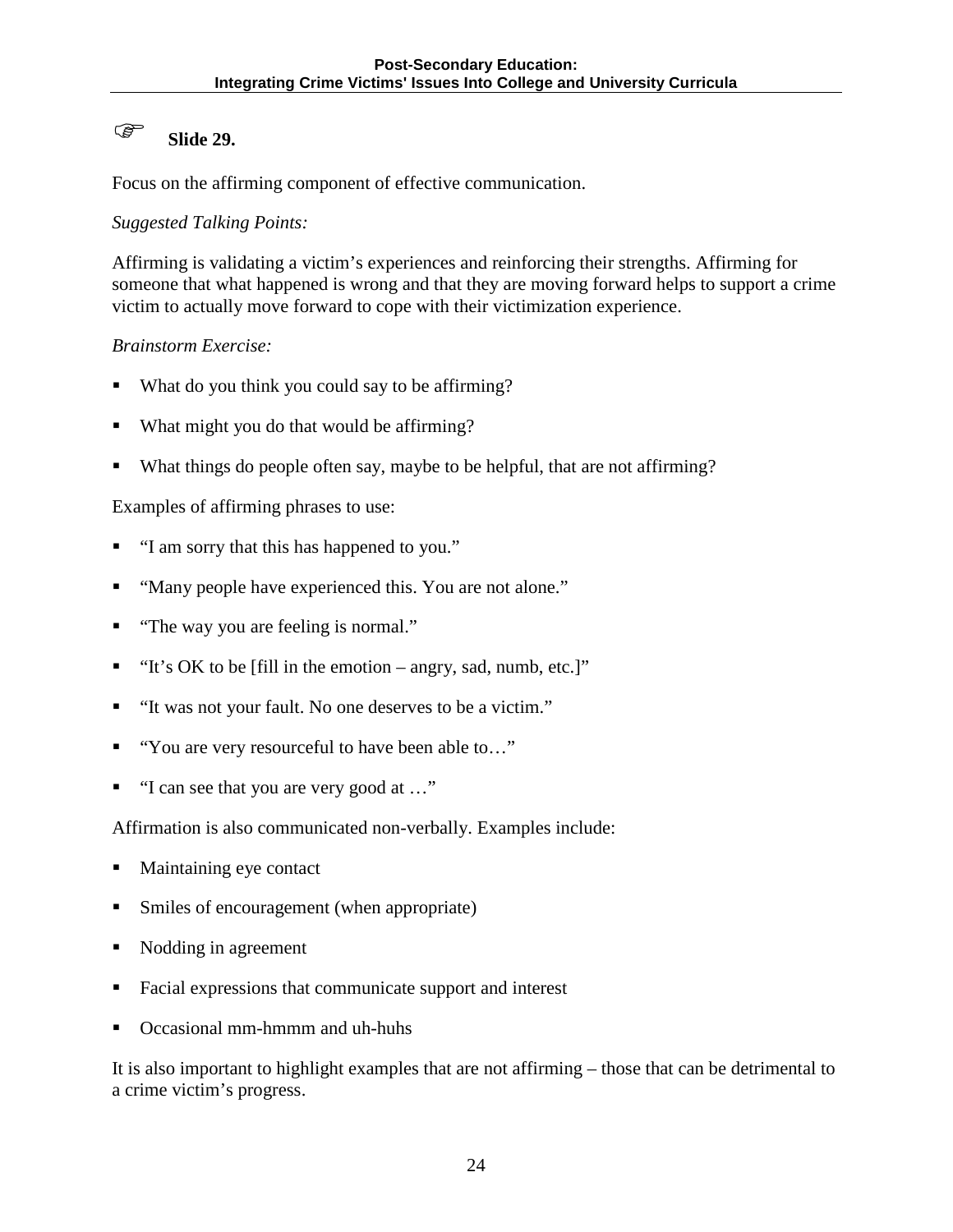Examples of phrases NOT to use include:

- "That's terrible."
- "You should…"
- "You need to…"
- "It could have been worse."
- "I know how you feel."
- "If it were me, I know I just could not deal with this."
- "That happened to my friend. He's fine now so you will be fine."

## **Slide 30.**

Bring the curriculum full circle back to the beginning point of what the appropriate role of an intern is vis-à-vis a victim of crime. It is important to equip interns to respond appropriately to the victims of crime they may encounter, but help them understand the boundaries within which they operate – that they are not therapists helping a victim to resolve emotional issues; that they are not the police or a prosecutor who has to investigate a crime; that they are not a judge who has to decide issues of culpability; that they may be friendly, but are not the victim's friend. This return to their role after imparting skills of crisis intervention and effective listening helps them apply those concepts to real life.

#### *Suggested Talking Points:*

Remember, your role as a student in an internship or field placement is not as a therapist or to investigate a crime. However, you may need to ask questions to be able to provide support and information to a crime victim.

There are a few important things to ask yourself before asking questions of a crime victim:

- What is the minimum that I need to know right now in order to help this person?
- What type of question (open-ended or closed-ended) will get me the information I need?
- How can I ask this question without having a negative impact on the victim of crime?

# **Slide 31.**

Questions should not be asked based on a personal curiosity about what happened. Ask questions one at a time, and wait for the answers. It may be helpful to use paraphrasing to insure that you have correctly understood the answers that are given.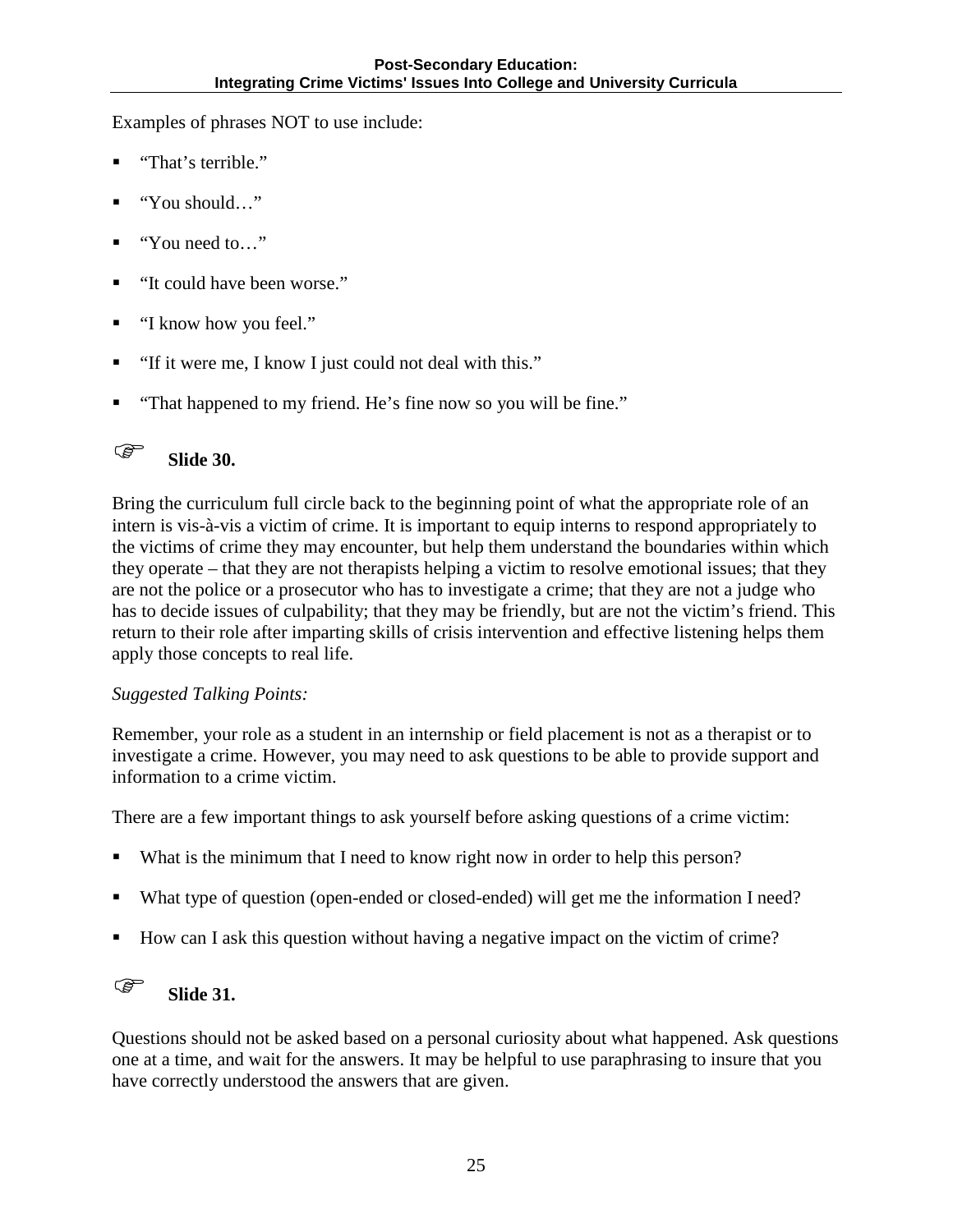An **open-ended question** requires more than a yes or no answer or either/or answer. An example of an open-ended question is

"Tell me what happened when the intruder broke into your house."

A **closed-ended question** can be answered with a "yes" or "no" or an either/or answer. For example, "When the intruder broke into your house, did he go upstairs or downstairs?"

Be careful of asking all closed-ended questions. That does not give the victim of crime a chance to tell you what they think is important and what they need, and it is hard to communicate support and interest as part of closed-ended questions.

# **Slide 32.**

If you take notes on your communication with a victim, keep in mind that anything you document is discoverable. That means it can be used by the defense in case of a trial.

## **Slide 33.**

Continue to link crisis intervention issues for victims of crime with actual practice in internships. Assuming students have started their internships, their internship placements should have already covered issues of confidentiality and mandated reporting.

*Suggested Talking Points:* 

#### **Confidentiality**

Make sure you are clear on the confidentiality policies of your internship/field placement and that you effectively communicate them to crime victims. Don't promise to keep everything confidential if you cannot, and explain to them what can and cannot be kept confidential and why.

#### **Mandated Reporting**

In many of the internships and field placements you are in, confidentiality is limited by the requirements of mandated reporting. A **mandated reporter** is someone who is required by the job they are in to report certain types of victimization or abuse if it comes to their attention.

Examples of positions that are commonly mandated reporters are teachers, social workers, doctors and other health care workers, mental health professionals, childcare providers, and law enforcement. In some states, mandated reporters also include clergy, probation/parole officers, and victim advocates.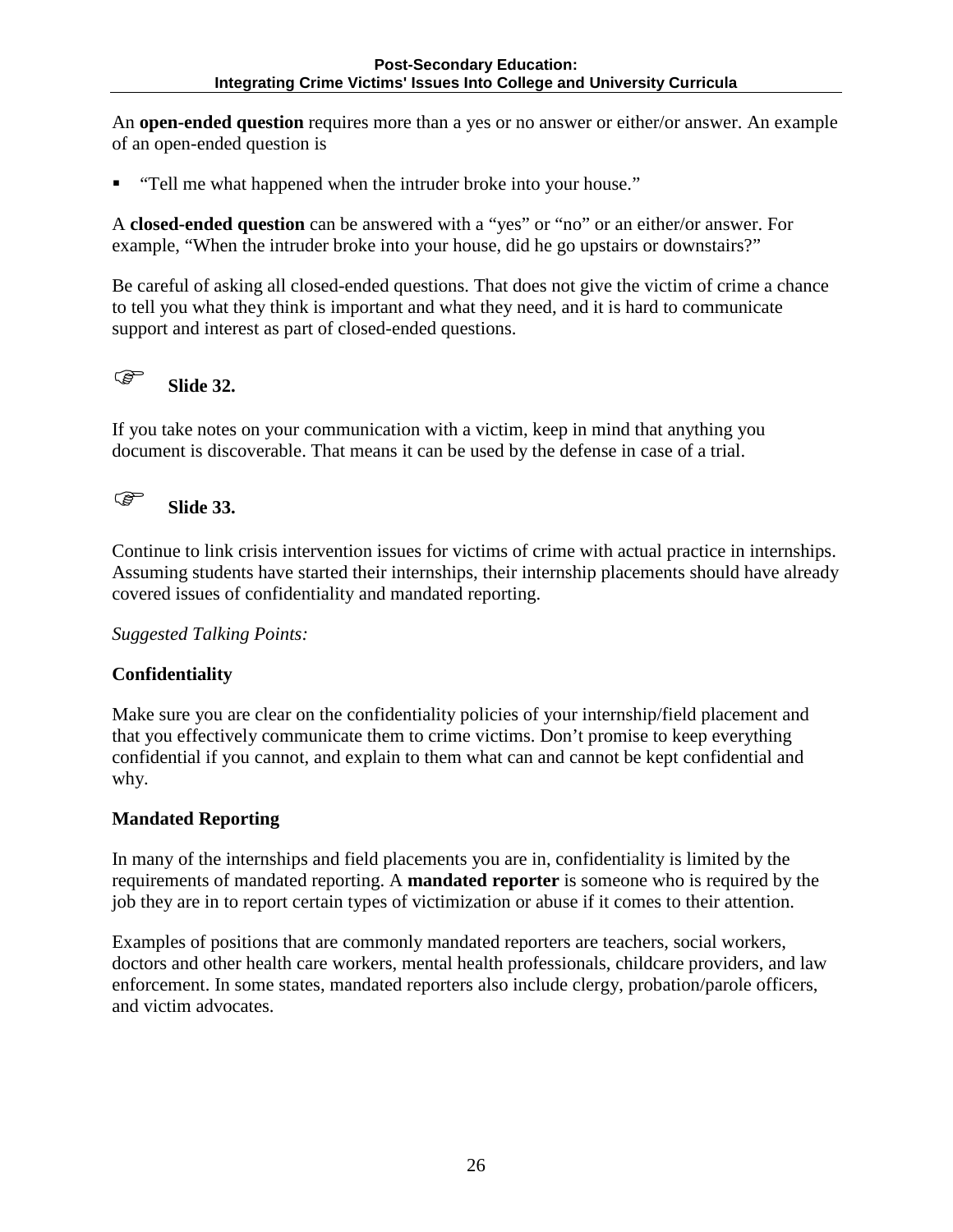Typically, mandated reporters are required to report abuse they become aware of against children and dependent adults. Students should make sure that they know whether or not they are mandated reporters in their role in their placement and what their placement's policies and procedures are regarding mandated reporting.

### **Cultural Differences**

The guidelines in this curriculum kit are meant as a very basic starting block on working with victims of crime. It is important to emphasize to students that communication varies with culture. For example, in some cultures it is normative not to make eye contact, so lack of eye contact is not a signal of distress or discomfort. Students need to be open to cultural differences as just that – differences not inferiorities.

Practicing the effective communication skills above can help students address those differences, as active listening, paraphrasing, and reflective listening help to identify points of misunderstanding and miscommunication.

### **Diversity**

Because victimization can happen to anyone, regardless of gender, age, sexual orientation, race, ethnicity, religion and faith, education, disability, economic standing, or anything else you can think of, victims are a diverse group of people. Again, these guidelines provide the basics but each victim and their experience are unique – victimization intersects with who a person is and their other life experiences.

These intersections affect the consequences victimization has, how someone interacts with others, and what services may be helpful.

Situations such as being a minor, homeless, a non-citizen, deaf, or gay, lesbian, or transgender have important implications for interacting and accessing services. These are beyond the scope of this basic curriculum, but there are many resources available that address the needs of a diverse range of victims. $18$ 

### **Slide 34.**

Begin the process of closing up the curriculum by focusing interns on how working with victims may impact themselves, and steps to self-care.

### *Suggested Talking Points:*

Working and interacting with victims of crime if often incredibly rewarding. At the same time, it can be emotionally difficult and take a negative toll on you. This is important to be aware of so you can watch yourself for signs of what people refer to as secondary or vicarious trauma or compassion fatigue. These signs include:

<span id="page-27-0"></span><sup>&</sup>lt;sup>18</sup> The Office for Victims of Crime website ( $\frac{www.ovc.gov}{www.ovc.gov}$ ) has a number of resources, including videos, reports, and trainings on specific victim populations and helping victims of specific types of crime.  $\overline{a}$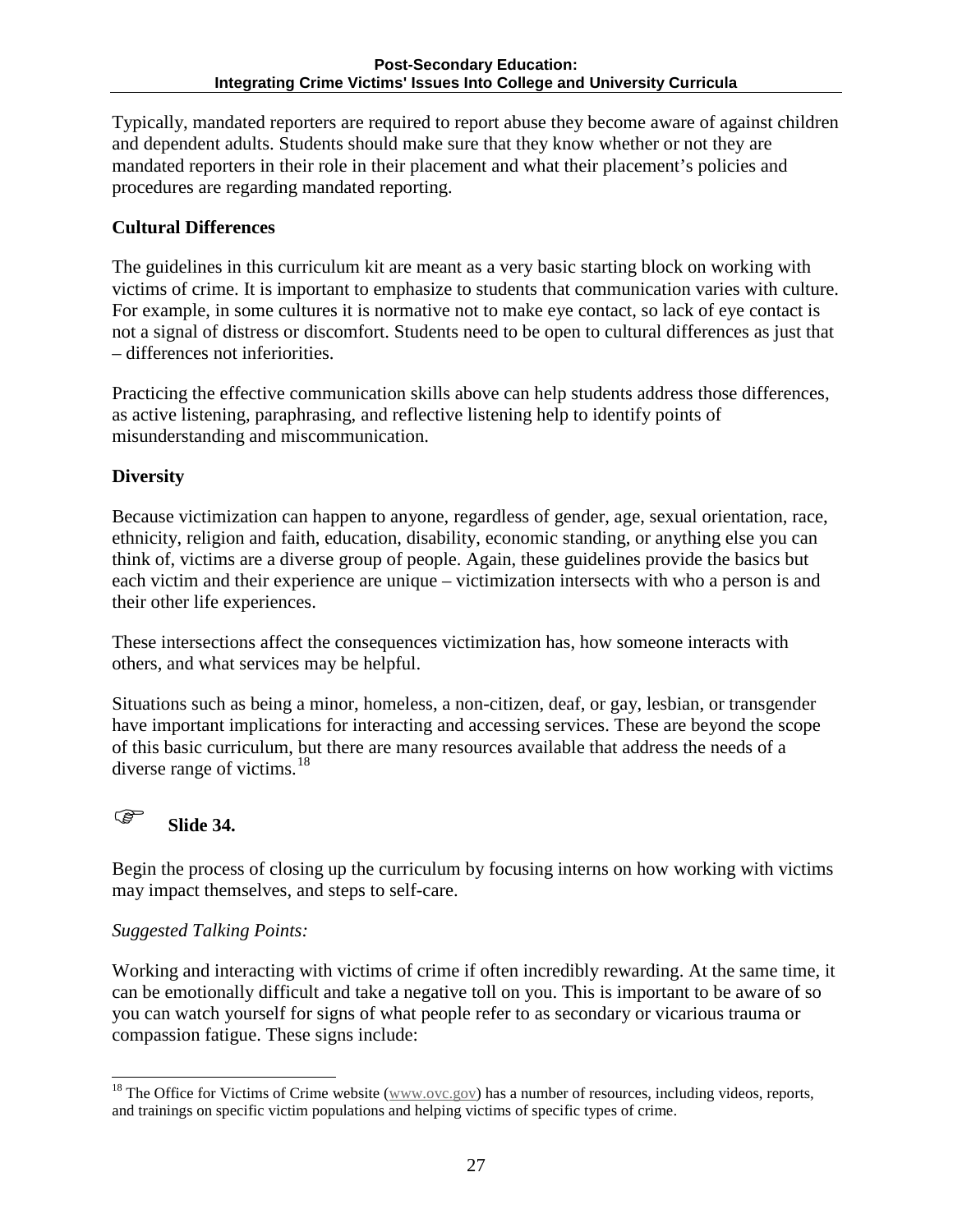- Recalling the victimization event or person
- Inability to stop thinking about the stories or situations of victims you worked with
- Avoiding things associated with the event, such as avoiding interacting with the client
- **Emotional numbing**
- Having difficulty falling or staying asleep
- Irritability or unexpected outbursts of anger
- Difficulty concentrating
- Hyper-vigilance
- **Exaggerated startle reflex**
- Loss of trust

Professionals experiencing secondary trauma often experience:

- Decreased self-confidence
- Loss of interest in work
- Job dissatisfaction
- Negative attitude
- Apathy
- Lack of appreciation
- **Detachment**
- Withdrawal from colleagues
- **Impatience**
- Decrease in quality of relationships
- **Decreased work quality**

To avoid these or to deal with them if you notice them about yourself, it is important to engage in self-care. This involves taking conscious steps to engage in activities that help you process what you have experienced. Self-care activities may include: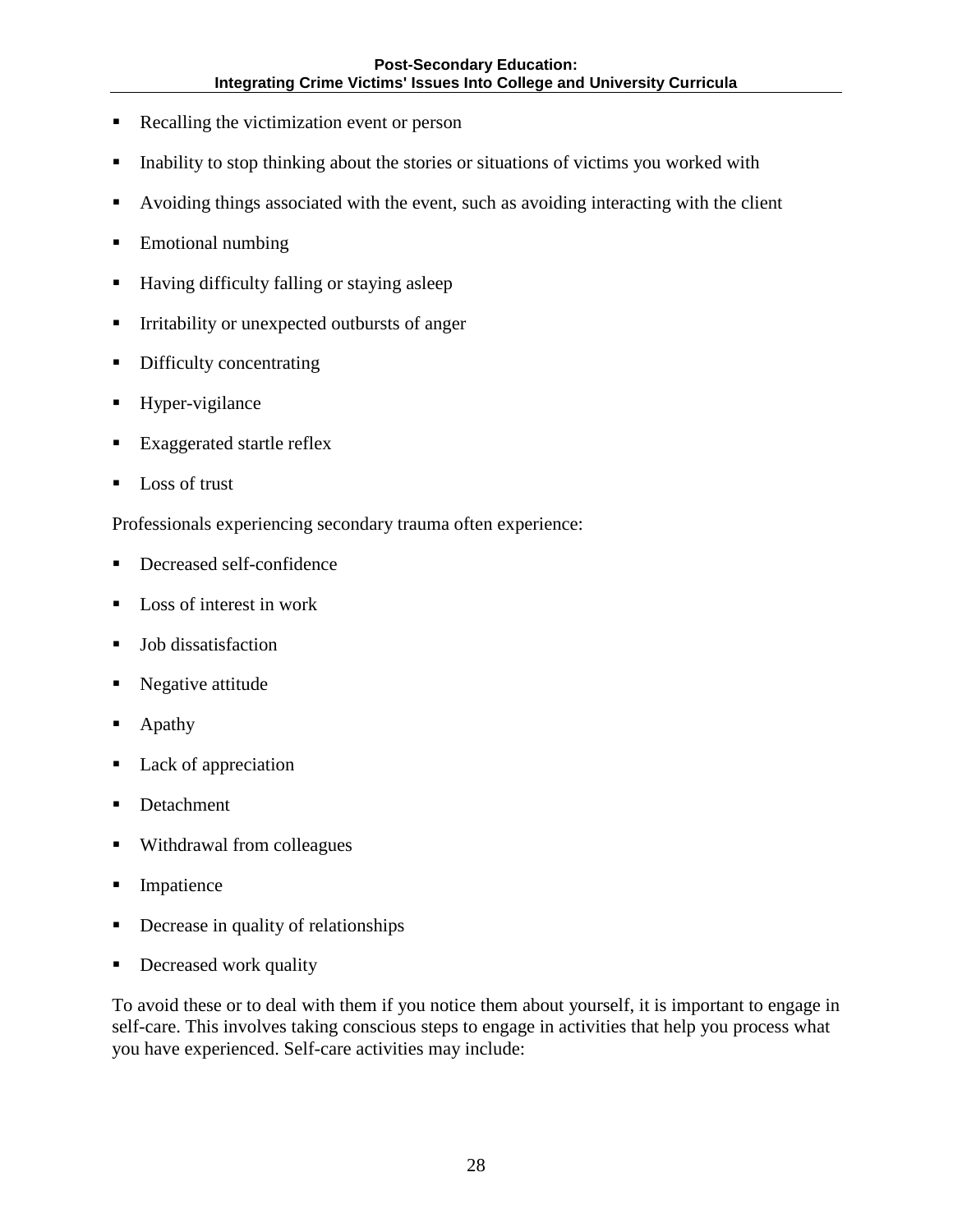- Physical Health: exercise, sleep (e.g., enough sleep, regular sleep schedule), diet (e.g., healthy diet, stay hydrated, eat meals at regular, scheduled times).
- Spiritual Health: meditation, prayer.
- Emotional and Psychological Health: peer support (e.g., debriefing or talking with others who do similar work), leisure activities (e.g., taking vacations, vacations, reading books, watching movies, gardening, singing, dancing – what do you like to do to de-stress?), journaling, professional help (e.g., counseling, support groups for people who work with victims).
- Workplace/Professional Health: take short breaks, ask for help when you need it.

#### *Discussion:*

How will you know if this work is "getting to you?" What is your plan for self-care?

## **Slide 35.**

Wrap up the curriculum with a reminder of how students, as interns, can help victims of crime. If time allows, this is a good time to split students into small groups and have them practice role playing crisis intervention and effective communication.

#### *Suggested Talking Points:*

I hope today provided you with some insight into the issues that crime victims face, and how you might encounter victims of crime in your placement and in your future professional career. Although this was just an overview and you should not feel like now you are trained to work with victims of crime, this starts to give you a basis to build on.

Through your internships, you have the opportunity to make a positive difference in someone's life. Victims of crime need and deserve to be treated with fairness, dignity, and respect. They want to be believed, and informed of what is happening or might happen in their case, and told of services available and how to use them.

#### **References**

Cares, A.C. (2013). "Responding to victims of crime: Basics for interns." Lowell, MA: University of Massachusetts Lowell.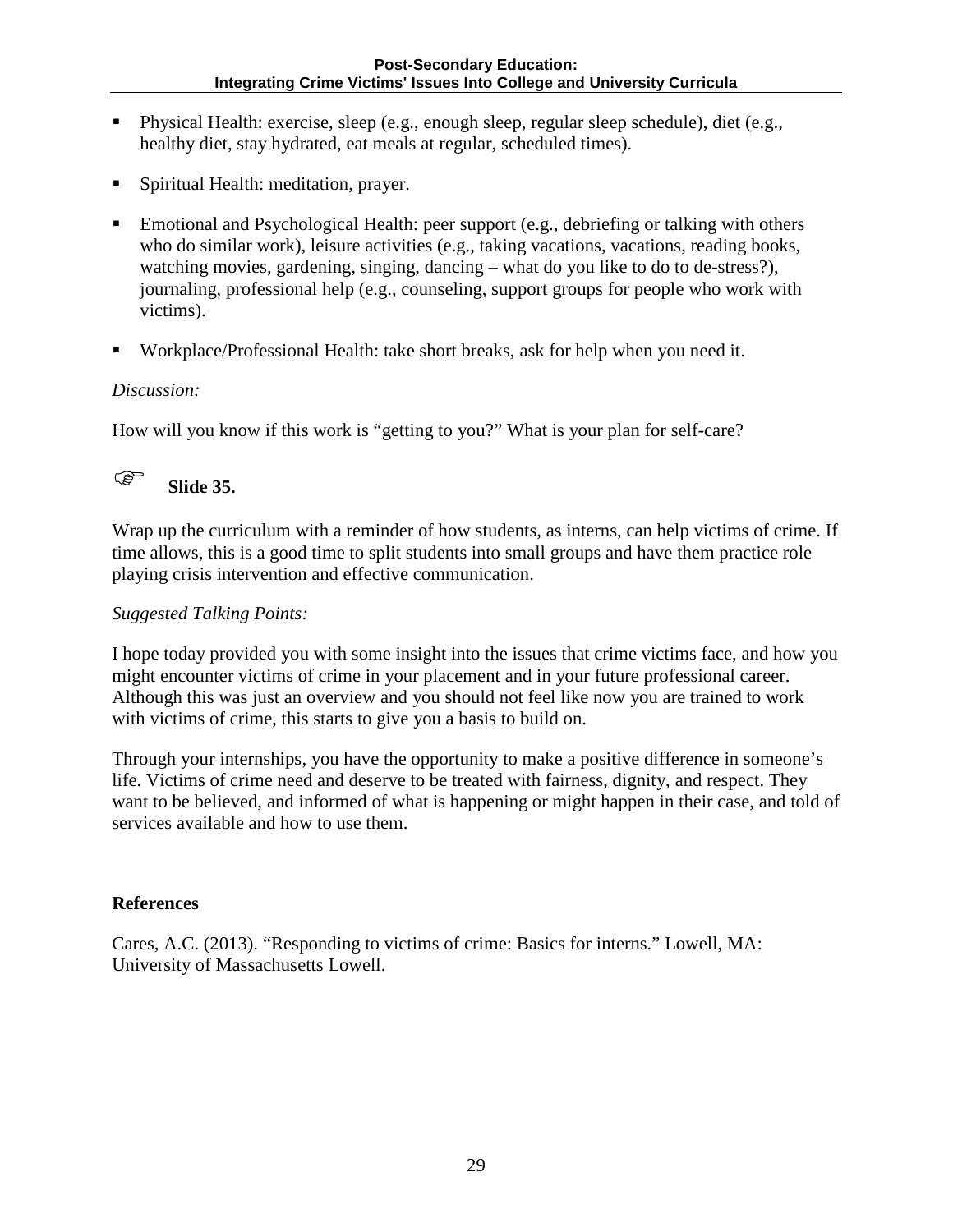#### **Student Reading**

#### **Victim Impact Statement for Jane Mosher-Buyno\***

#### **Written and Spoken by her Mother, Nancy McAlley**

*Your honor, I would like to express to the court and Jacquinda, what the impact of my daughter Jane's death has had on my life. Jane was 25 years old and the mother of Serenity who was three years old. There is no way to bring Jane back to us, but today I want to speak to her, so the court and Jacqunida can hear my pain.* 

*Jane, when I heard about your death and the police said that you had been shot by Jacquinda, I felt numb. I was in shock, I couldn't move. All I could think about was getting to you. It didn't matter that you were gone. I needed to be near you and Serenity needed us. I started crying and cried all day long. I cried in the car all the way to Virginia. I cried at the police station when we talked about you and what had happened. We asked if we could please see you. I cried myself to sleep that night.* 

*We were not able to have Serenity stay with us. They didn't know who the family was and she had been put in the care of social services. It was a Friday and we wouldn't be able to have her until Monday. Not only did we have to deal with the pain of losing you, we could not even have Serenity, your daughter, with us.* 

*The next day we had to go through your personal belongings. I don't know how I functioned as well as I did. I was in shock, numb. I only knew that we had to get this done. We would not be in VA again for a long time. I was so sad to see the clothes you wore, the jacket that used to keep you warm, the pictures of your daughter Serenity, that you had up in the house. I remembered how you were so proud of her and took her with you everywhere you went. I am devastated that she will never be able to share the love of life that you were able to bring to all the lives of your daycare children and others.* 

*You often come into my mind with your big smile and laugh. I have lost a wonderful person who was a part of me. You were someone who believed in the goodness of people and trusted, even when warned of danger. I am angry and saddened that I could never convince you of the danger that lurked in your life. I am heartbroken that I will never see you smile or hear you laugh again. I feel so much anger that you had to die such a violent death from someone you trusted. You should have been allowed to live to enrich the lives of all those you had touched.* 

*When I came home from VA I would sit in the house and cry some more. It was like being struck by a lightning bolt and being blown into a million pieces. It was as if a hole had been ripped in me, as if all my skin had been seared with flames. Every cell in my being was rearranged. You were part of me and now you had been fiercely torn from my soul. How was I ever going to heal? Would I ever smile again? I used to go to work and cry while I was working. I didn't know if the tears would ever stop.*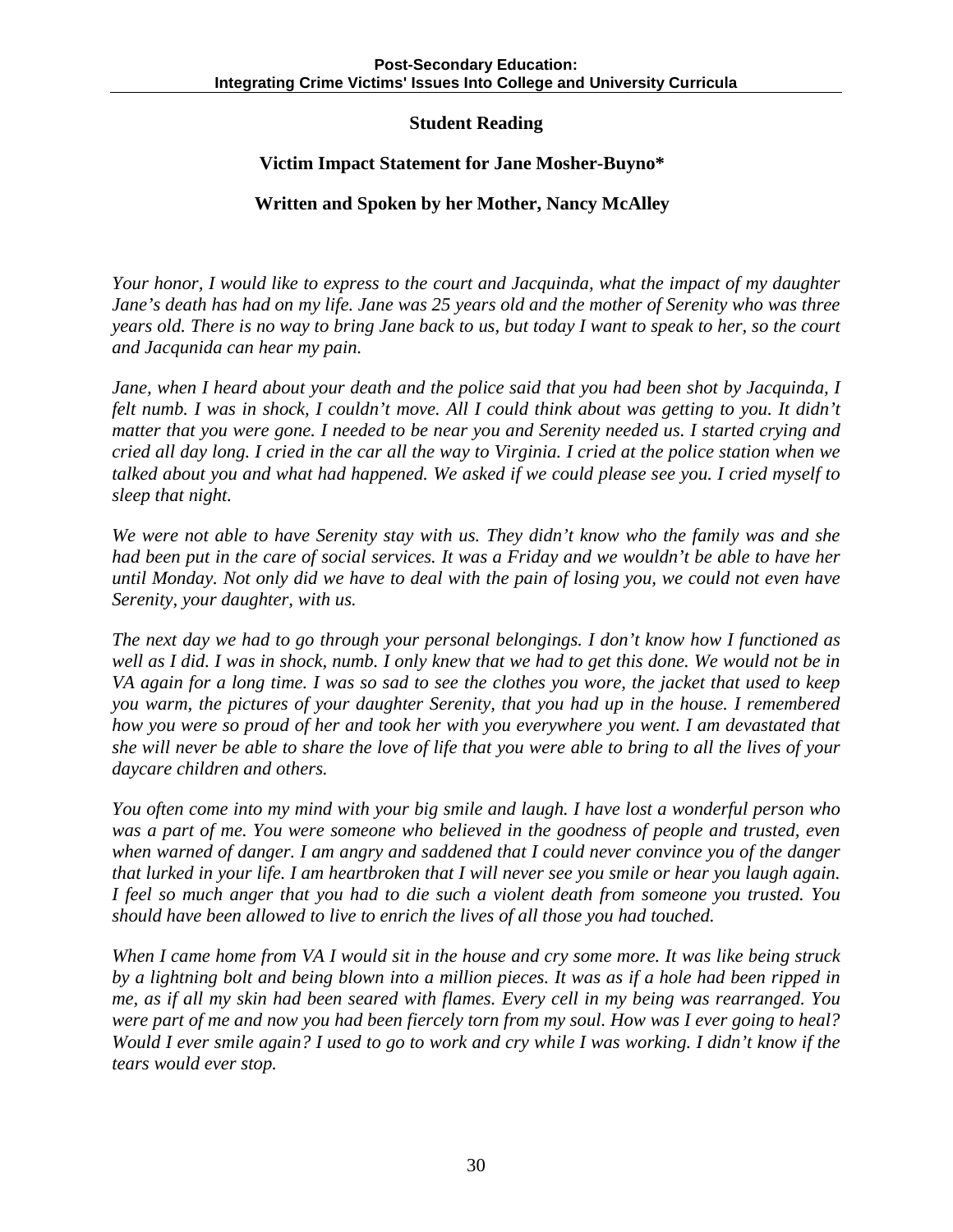*Eventually the tears would stop for short times, but they always come back. They still do. I can be going about my day and some small thing will trigger a memory of you and I will start to cry. Just as it takes an enormous amount of time to heal seared skin, it will take as long and maybe longer to heal my seared soul. The violence that took you from me is not a onetime act of violence. It has been repeated and affected me every day since.* 

*After this first happened I couldn't work. Some days I would just have to go home. I would go to work but I was not able to function. I have had to see a counselor to help me rearrange my life. Some of my close friends have gone because they don't understand the changes. I still have days when you are with me and I am not able to function. This act of violence will never be silenced. It is repeated in my head almost every day. My sleep at night is restless. My dreams are frequently riddled with images of you and your last moments; I wake up many times a night and often have trouble returning to sleep. I always feared that this day might come.*

*Jane, I hope that your death will not be in vain, that Jacquinda and others may learn from this tragedy. You did not deserve to meet such a violent end. Having to come here and speak to the court about this has brought it to the surface and renewed the pain that had started to heal. My wounds are open again and I am not sure if they will ever close.*

*\*This statement was first published in the Summer 2009 Newsletter of Survivors of Homicide, Inc.* 

*It is shared with the permission of Nancy McAlley.*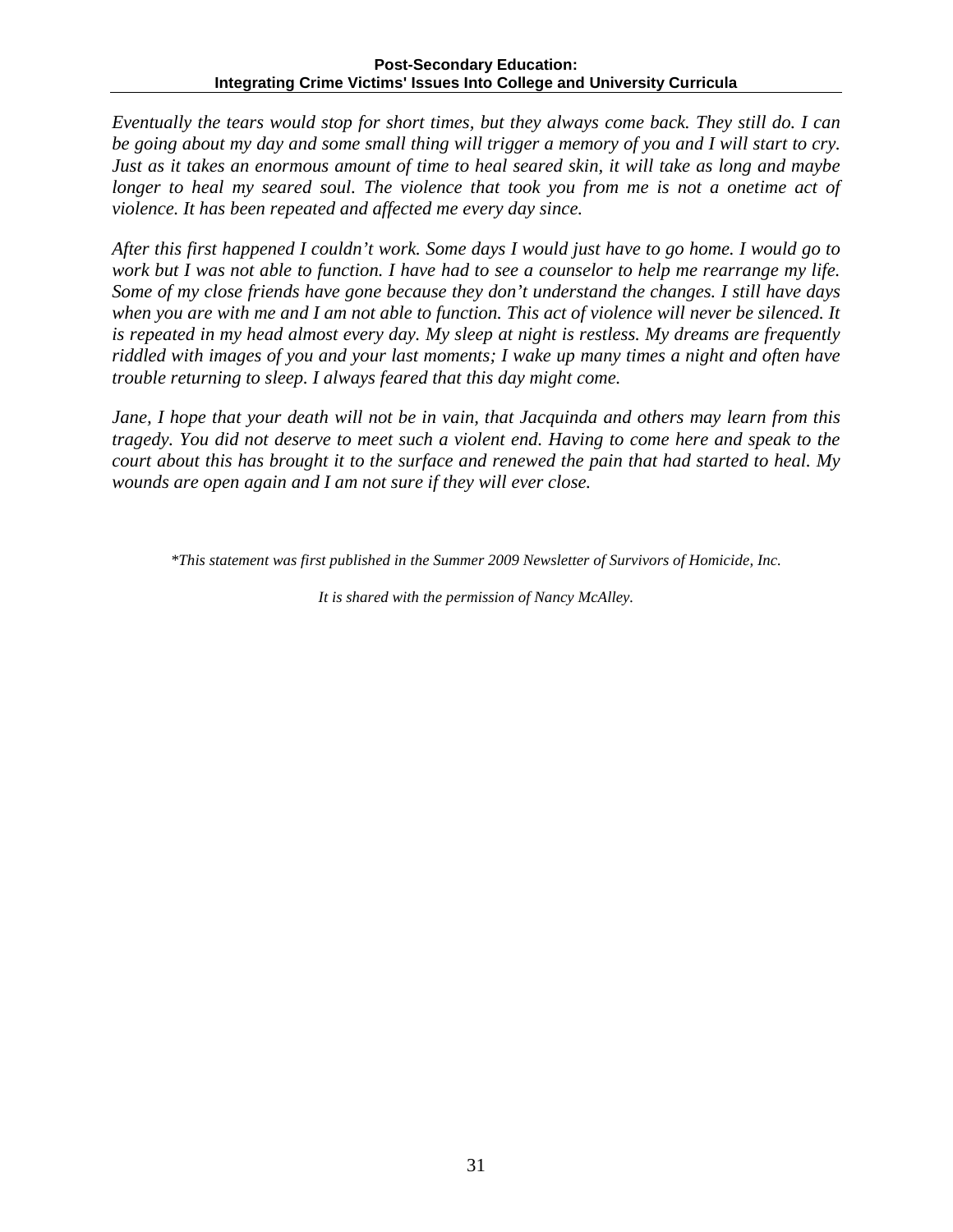### **National Resources for Crime Victims**

Crime victims and those who know them or work with them can face a number of issues for which support can be helpful. Listed below are a number of national resources. Other places to look for support can be Employee Assistance Programs (EAPs) at work, campus resources for college students, and state victim assistance programs.

#### **Victims of Crime**

The National Center for Victims of Crime www.victimsofcrime.org/help-for-crime-victims

#### **National Organization for Victim Assistance**

800-TRY-NOVA www.trynova.org/

Office for Victims of Crime Directory of Crime Victims Services http://ovc.ncjrs.gov/findvictimservices/

### **Child Abuse**

Stop It Now! (sexual abuse) 888-PREVENT www.stopitnow.org/

### **Clery Center for Security on Campus**

Office: (484) 580-8754 www.clerycenter.org/

### **Drunk Driving**

MADD Victim/Survivor Helpline 877-MADD-HELP (623-3435) www.madd.org/victim-services/